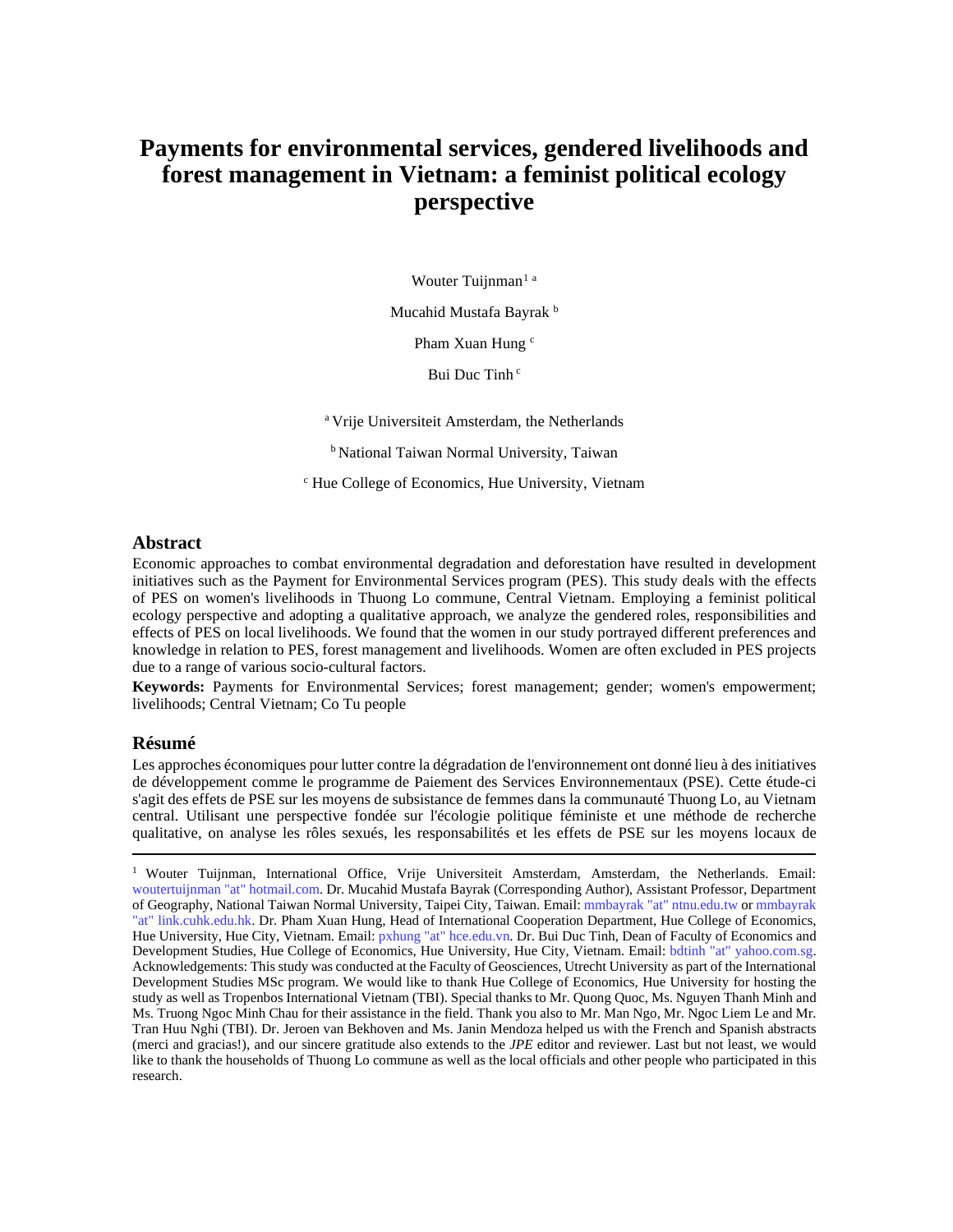subsistance. Les femmes dans cette étude ont exprimé des préférences et des connaissances différentes par rapport au PSE, l'aménagement forestier et les moyens de subsistance. Les femmes souvent sont exclues du PSE à cause d'une variété de facteurs socio-culturels.

**Mots-clés:** Paiement des Services Environnementaux; l'aménagement forestier; sexe; émancipation des femmes; moyens de subsistance; Vietnam central; peuple Co Tu

# **Resumen**

Las diferentes estrategias económicas para luchar contra el deterioro ambiental y la deforestación han resultado en iniciativas de desarrollo como el programa de Pago por Servicios Ambientales (PSA). Este estudio trata acerca de los efectos de PSA sobre los medios de subsistencia locales de las mujeres en la comunidad Thuong Lo, en Vietnam Central. Utilizando una perspectiva ecología política feminista y un método cualitativo, analizamos las funciones de los géneros, responsabilidades y los efectos de PSA en los medios de subsistencia locales. En este estudio, alegamos que las mujeres en este estudio reflejaron preferencias y conocimientos diferentes respecto al PSA, la gestión forestal y los medios de subsistencia. Generalmente las mujeres están excluidas de PSA debido a una variedad de factores socio-culturales.

**Palabras clave:** Pagos por Servicios Ambientales; gestión forestal; género; empoderamiento femenino; medios de subsistencia; Vietnam Central; Pueblo Co Tu

# **1. Introduction**

Economic approaches to combat environmental degradation and deforestation have resulted in development initiatives such as the Payment for Ecosystem or Environmental Services program (PES). PES refers to a suite of market driven and neoliberal mechanisms where certain stimuli, usually monetary, are given to local landholders, farmers, or communities as a whole. In return for these stimuli, these individuals or groups provide a certain environmental service (ES) by managing the land (or other natural resource) as requested by the party demanding these environmental services (Pham *et al*. 2013). Wunder (2005) describes PES as a voluntary transaction, where (a well-defined) environmental service (ES) is being bought by a minimum of one ES buyer, from a minimum of one ES provider and only if the ES provider secures ES provision. Since its early conception, monetization of environmental services has grown rapidly and has been incorporated, albeit to a lesser extent, into markets and payment mechanisms (Gómez-Baggethun *et al.* 2010). As such, these schemes have transcended the academic field to obtain a purpose in private, public, non-profit, and governmental fields as well as being used as a means to combat environmental degradation (Bayon 2004; Kumar 2010). Yet, PES can have a range of unforeseen consequences on communities (Wunder 2005, 2007). Depending on how payments interact with national, regional and local conditions, the commodification of environmental/ecosystem services and neoliberalization of forest protection, for example, could negatively affect the property rights of the targeted resources, local socio-political relations, livelihood transitions, cultural dynamics, landscape changes and gender roles (Escobar 1996, 1998; Haas *et al*. 2019; Phuc *et al*. 2012).

PES programs in Vietnam tend to be quite different from general PES structures (as described above) as they are only seen as a part of the government's policies in natural resource management. Moreover, the government defines the payment framework, regulates payments, decides on the types of services, identifies the buyers and sellers of environmental services, and ensures that the 'transaction' or the payments actually occur. The type of environmental service is not well defined, and the provision of the services is not secured (Suhardiman *et al*. 2013). In short, Vietnam largely adopts a 'command and control' or top-down approach, which is based on government policy rather than the market. This leads to an apparent path dependency of policies on forest management in Vietnam (Traedal *et al*. 2016). PES in Vietnam has, so far, seemed to ignore issues surrounding tensions between ethnic groups, pre-existing inequalities and land rights (Traedal *et al*. 2016). This aptly illustrates the importance of involving different institutions, organizations and other stakeholders in PES (Pham *et al*. 2010). Even though the true extent of the 'command and control' structure is unclear, it is apparent that it is an issue in policy making in Vietnam. Policymakers must counteract the pathdependent institutional reproduction of older structural inequalities and its conceptions of 'good' forest management to allow PES to become more socially inclusive (Suhardiman *et al*. 2013; Traedal *et al*. 2016).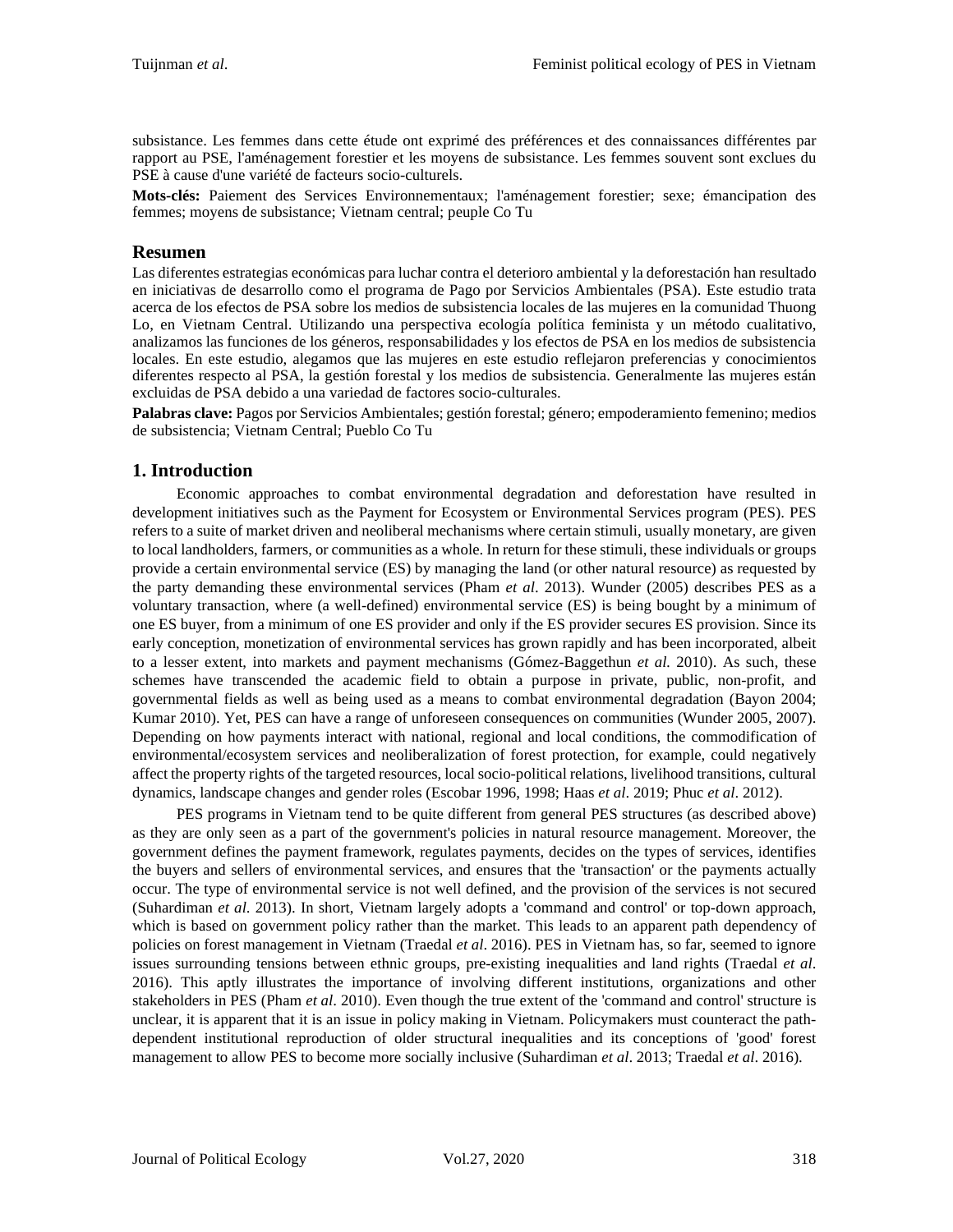Women are often excluded from conservation projects, such as PES, due to a range of different factors, such as gender discrimination, social norms that dictate work distribution by gender, and social perceptions of the abilities of each gender (Agarwal 2001; Schwartz 2017). The impact of gender in a range of conservation activities, such as community forestry, has been researched extensively (Agarwal 2000, 2009; Nightingale 2002). Women's groups are often involved in forest activities. They collect Non-Timber Forest Products (NTFPs), such as firewood and fodder, and often have different views and knowledge on forest management and ecosystems (Agarwal 2000, 2009). Thus, there are gendered forest-based livelihoods that need to be acknowledged by conservation projects on forestry to ensure equity, as it is increasingly accepted that integrating social equity into environmental management planning is essential to achieve more robust socioecological outcomes (Ban *et al*. 2013; Chan *et al.* 2012; Kinzig *et al.* 2013; Redpath *et al.* 2013). While there are many studies of (rural) women and land use (Agarwal 2009; Radel 2012; Schwartz 2017), studies on the relationship between gender and PES are far from abundant. In recent years, articles have been published on gender and PES (e.g. Kariuki and Birner 2016; Schwartz 2017), but academic scholarship is far from establishing established relationships between gender and different forms of PES.

This article explores the effects of PES on women's livelihoods as a result of the different roles and responsibilities they hold at a community level. In order to do this, we employ a feminist political ecology approach, and we pay particular attention to gendered livelihoods and forest management. The Socialist Republic of Vietnam is chosen for this study as it is one of the pioneering countries for PES implementation (or more specifically, payment for forest environmental services – PFES), the Reducing Emissions from Deforestation and Forest Degradation program (REDD+), and community forestry (Bayrak 2019), but there is still a dearth of knowledge on the relationships between gender, livelihood and PES in the Socialist Republic (McElwee 2016; Haas *et al*. 2019).

In the sections that follow, gender and forest management, and gendered livelihoods are first explored through the existing literature. Here, we define concepts of feminist political ecology and gendered livelihoods. We then present the methodology and description of the research context. The results section deciphers the complex relationships between PES, livelihoods, forest management and participation from a feminist political ecological perspective. The final section is the discussion and conclusion, and we provide some policy recommendations.

# **2. Literature review**

# *Gendered livelihoods and the environment: a feminist political ecology perspective*

The ecological connection between gender and development has been explored extensively. One of the prevailing theories in this field is feminist political ecology (FPE). This critical approach looks at how gender relations are produced through language, culture and performance (Butler 1990), while being embedded in social, economic and cultural regimes of power in specific historic, ecological, geographical and political contexts (Rocheleau and Nirmal 2015). FPE highlights how gendered subjectivities, ideologies and identities are produced, contested, and employed around the governance of livelihoods and environments (Rocheleau *et al*. 1996; Di Chiro 2008; Harcourt 2017; Hovorka 2006).

The search for good living, secure livelihoods and the 'sustainability of life' with a focus on interdependencies between people and ecosystems is key to the FPE approach (Wichterich 2015). Harris(2015) concludes that sustaining livelihoods is about ensuring fundamental human requirements such as nutrition, ecological balance, clean water, secure housing, gender equality, and meaningful and diverse approaches to labor. She also states that an FPE approach to livelihoods mean more than simply examining and addressing economic needs and generating income, but is also about everyday interactions, embodiments and emotions (Harris 2015). FPE explores emotional and affective relations with our environments, and aims to understand the interaction between gender and environment (Harcourt and Nelson 2015).

Women's livelihoods are generally different three main ways compared to livelihoods of men, namely: control of income, resource use and production, and land rights (Radel 2012). Literature on gender and livelihoods has commonly examined social processes that shape household community-based economic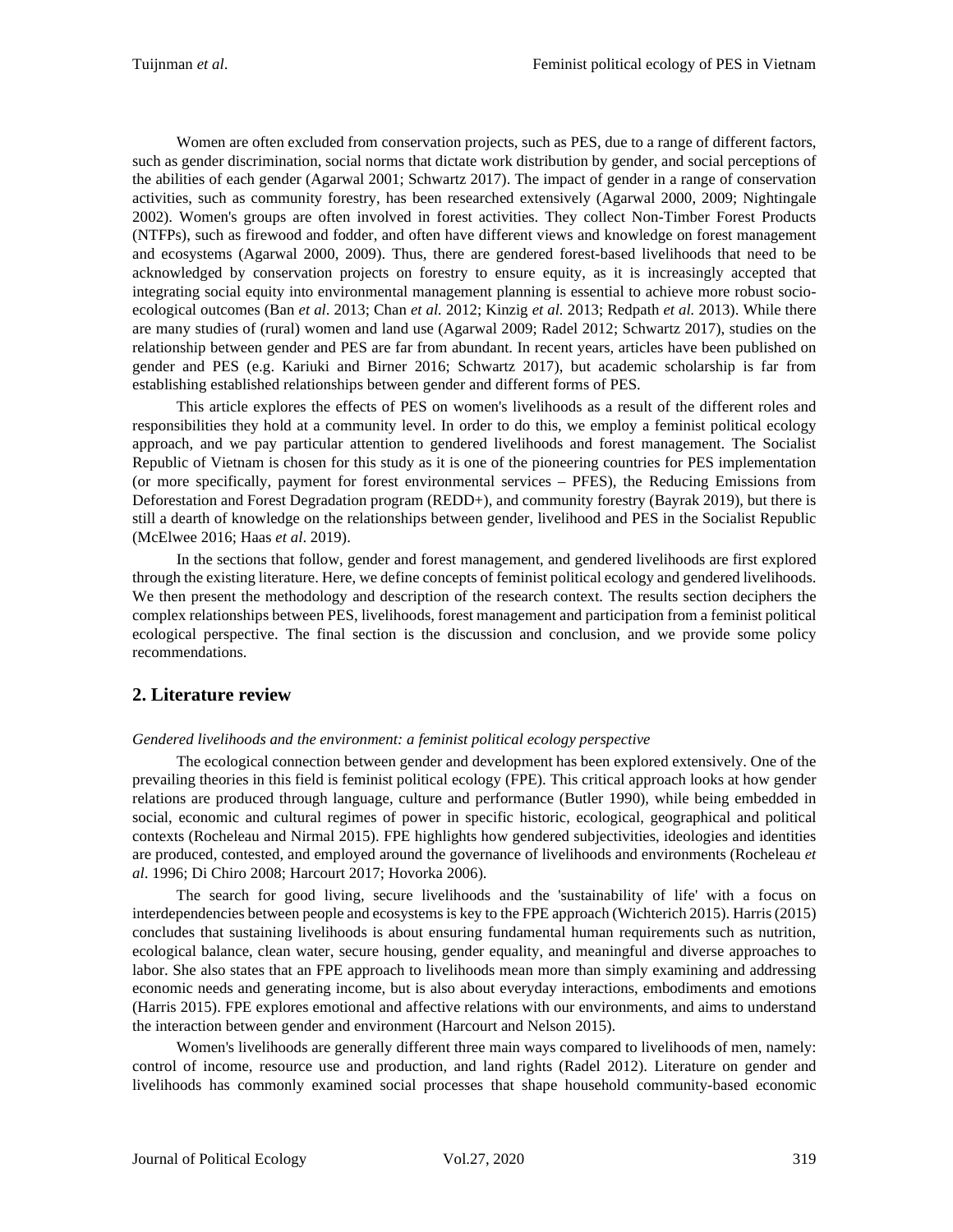strategies (Bebbington 2000; Francis 2000; Lipton 1996; Scoones 2009). Francis (2000) argues that livelihoods are often linked to control or power in society, which is influenced by gender, age, and other social identities or roles in households and communities. More specifically, gendered livelihood strategies are embedded in power relations in which women tend to have less control over income and expenditures for household and family needs (Bob 2000; King 2007; Oberhauser 2016).

Feminist analyses of livelihoods and natural resource also focus on gendered aspects of the reliance of households and communities on natural products as sources of income (McCusker and Oberhauser 2006; King 2011; Resureccion and Elmhirst 2012). Shackleton *et al*. (2008: 506) state: ''…trade in natural products may be one of the few accessible local income generating options available to the rural poor, and women in particular." A trade in natural products provides additional options for income generation, allows households to diversify their income, provides a safety net for those facing shock and hardship (*i.e.* stressors), reduces reliance on other safety nets, and assists with meeting specific cash needs such as school fees (Shackleton *et al*. 2008). Moreover, Shackleton *et al*. (2008) argue that it also provides intangible benefits such as respect, new skills and social networks, flexibility, and more dignified ways of earning a living. Based on these previous studies, and through an FPE lens, we define gender-based or gendered livelihoods as: *A way of living that comprises the capabilities, assets and activities required for ensuring fundamental human requirements, as well as the relationships and interactions with the environment, and how in each one of these livelihood dimensions differences arise between genders due to embedded power relationships in society.*

# *Gender and forest management*

To be able to assess the relationship between gender and forestry it is important to understand the different gendered factors in forest management. Gendered livelihoods and forest management together constitute the general forest-based livelihoods of women. Bini Agarwal has investigated gendered forest management through multiple studies (Agarwal 1992, 1997, 2000, 2001, 2009). Agarwal's studies show different instances where inefficiencies or problems arose due to a lack of women's participation and other factors. These factors are explored below. Even though her studies primarily focus on community forestry (CF), we argue that many of Agarwal's findings can also be applied to PES in Vietnam.

# *Rule enforcement*

Lack of rule enforcement and rule violations can jeopardize the sustainability of CF and the projects related to it. In a case study by Agarwal (1997), women were the perpetrators of illegal forest exploitation for about 70-80% of the time. However, these violations tend to arise due to the discontent women have with formal rules on CF. They judge these rules, mostly imposed by committees dominated by men, as unfair. Violations could be a way to express resentment (Agarwal 1997; Shah and Shah 1995). Women often take up their own separate patches of forest, and in turn, violate the established rules (Agarwal 2000).

# *Imperfection of information flows*

Connected to rule enforcement, information flows among all community members is crucial in enhancing the awareness levels and understanding of intricate rules regarding CF or PES. Information flows exist on different levels, such as household and community. Information on most forest management aspects, such as the rules, changes in rules, and membership eligibility, does not always trickle down to women. For instance, in a case study in West Bengal villages in India, only a small percentage of women were aware of these aspects of forest management, and there were even villages were none of the women were aware (Sarin 1998 in: Agarwal 2000). Similarly, officials seldom consult or inform women when creating micro-plans for forest development (Shah and Shah 1995). This lack of information towards women, or imperfection of information flows, leads to a majority of women not being able to participate in CF/PES, due to not knowing the current rules, and any shifts in these rules.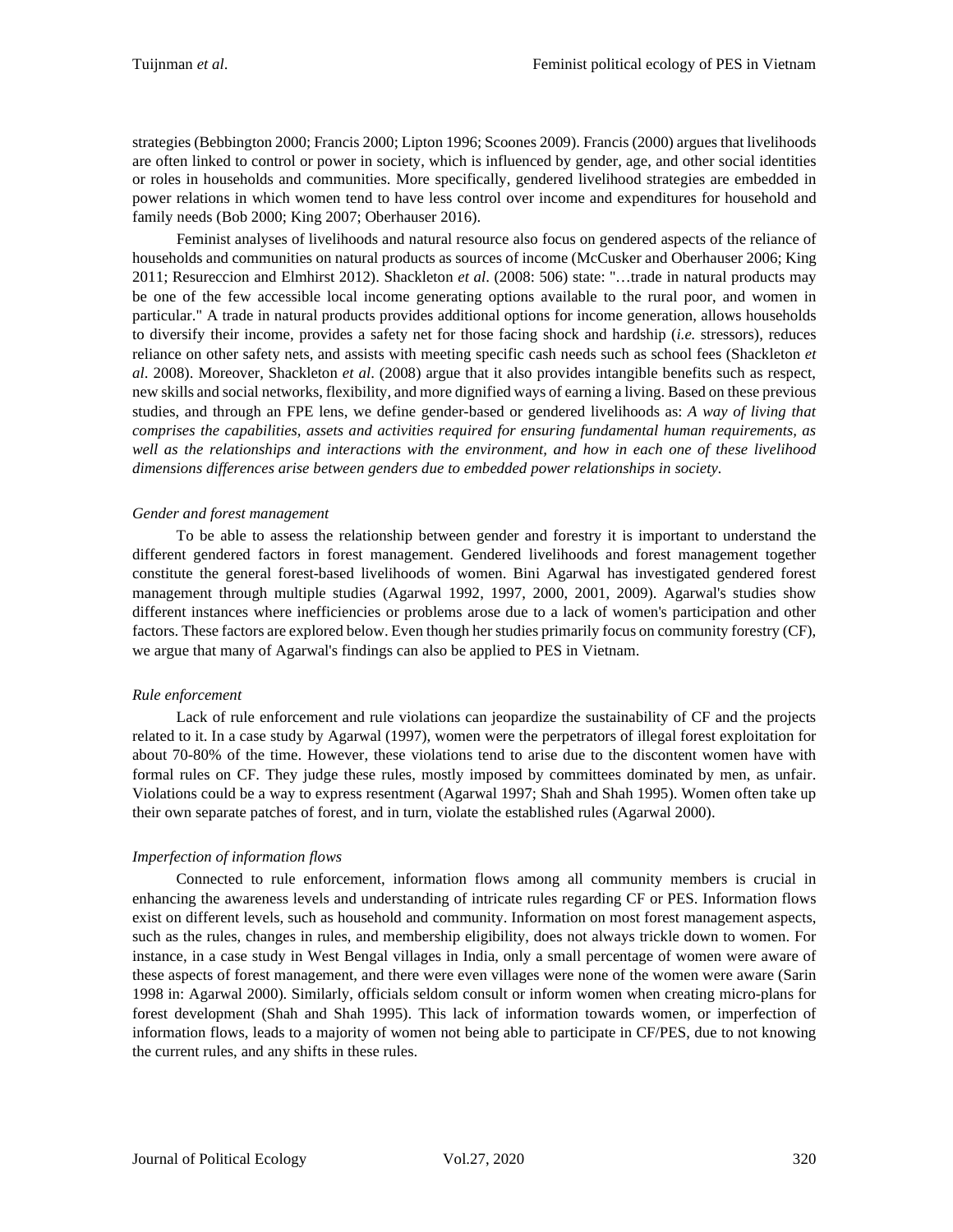### *Inaccurate assessment of resource depletion*

Women and men can potentially enter different areas of a forest due to different preferences, or they assess certain forest products more accurately than others due to their own perceptions of the importance of the products (Agarwal 1997, 2009; Mwangi *et al.* 2011; Shiva 1989). Therefore, they perceive and assess resources differently, and exclusion of one group could consequently lead to inaccurate assessments of resource depletion or degradation within CF/PES projects. This could seriously jeopardize the success of these projects (Agarwal 2000).

## *Protection against transgressors and conflict resolution*

Women tend to create their own patrol groups in the forests. As women are often not included in formal forest protection schemes, these groups are usually regarded as informal. The protection of forests is more successful when women's groups are involved, and they show a strong potential in effective forest management (Agarwal 2000). They help with information flows, they create awareness for the need to conserve forests, monitor forest use, and the groups exert social pressure on women who violate usage rules (Agarwal 2000; Chaudhuri 2013; Mwangi *et al.* 2011; Coleman and Mwangi 2013). However, being regarded as an informal group leads to some issues, as the perpetrators found by these groups often go unpunished due to their lack of authority. This also counts for other conflict resolution related issues.

Conflict resolution tends to be formally done through committees dominated by men (Agarwal 2000). This is illustrated in the previous example of a lack of punishment for transgressors caught by women's protection groups. Even when disputes directly involve women, they are often excluded from the conflict resolution meetings. This often entails that dispute or conflict settlements are very male-biased according to the women (Roy *et al*. 1993 in: Agarwal 2000; Coleman and Mwangi 2013).

#### *Gendered knowledge and preferences*

An important contribution of women to forest management is knowledge of different types of forest products, how certain forest products are extracted, what type of plants or trees should be planted, and general (indigenous) knowledge of the forest (Agarwal 2000; 2009; Shiva 1992). There is a gendered difference in knowledge of the forest and certain preferences in management (Shiva 1989, 1992). These differences in knowledge often result from the different activities and jobs that men and women perform. For instance, where women are seed collectors, they are considerably better informed about different seed varieties and relevant information on these seeds, much more so than men are (Burling 1963 in: Agarwal 2000; Shiva 1992; Shackleton *et al.* 2011). Furthermore, when women are collectors of firewood and other types of fuel from the forest, they are able to identify different trees species and their characteristics (Howard 2003; Shiva 1992; Shackleton *et al.* 2011). Generally, studies report some spatial differences in knowledge. It is expected, rightly or wrongly, that men are often better informed on tree species that reside in distant areas, while women have more knowledge on their immediate local environment (Agarwal 2000; Jewitt 2019).

# **3. Research context and methodology**

# *Research context*

Thuong Lo is an indigenous and mountainous commune in Thua Thien Hue province (Figure 1), consisting of three villages, and it is situated about 46 km away from Hue City. Thuong Lo's population was 1,409 in 2018 (Haas *et al.* 2019). It is located for a large part around and inside Bach Ma National Park, with the villages residing on the edge of the national park. Most people in Thuong Lo live from (forest-based) agriculture, with rice and cassava being the main crops (Figure 2a). The main village in which our interviews were conducted was Cha Mang village. Cha Mang consisted of 324 people in 82 households in 2018, of which 98 people were Kinh (the majority group in Vietnam) and 226 were Co Tu people (Haas *et al.* 2019). As Co Tu people are traditionally forest-dependent, Cha Mang village was purposively selected as the main study site.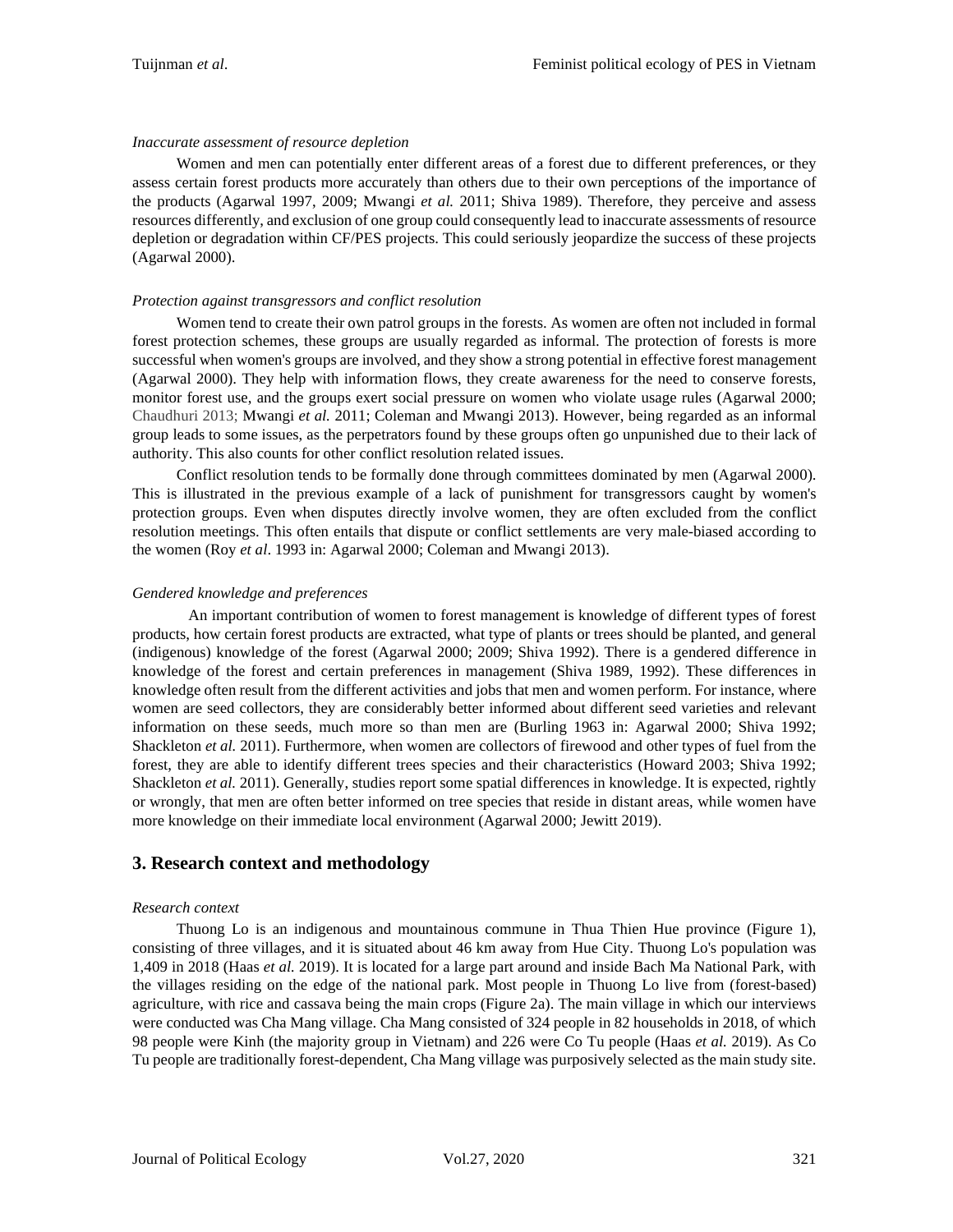The organization of forest protection in Thuong Lo (and Vietnam) is more or less clearly defined. Forest Protection Divisions and Forest Development Divisions operate at both the provincial and district levels. They have specific tasks related to the protection and development of forest resources. These divisions relay the overall forest management strategy to the local communal government, which then implements it (Figure 2b). Community forest protection activities are conducted by so called forest protection groups. These groups are chosen by the local government, and are each assigned a schedule, protection area and associated (monitoring) tasks (Hoang 2016). Meetings are held at around four times a year in the communal longhouse (Figure 2c). During these meetings the planning of forest management, which includes the selection of participants and protected areas, coordination, and the handling of violations, is performed (Pham *et al*. 2016). The areas in which these activities take place are in the forest surrounding the village, which is situated about 30 minutes to an hour away from the village by motorbike, and entails both the fringes of the forest as well as areas further into the forest (Figure 2d).



Figure 1: Local study site.

The commune hosts a multitude of organizations set up by locals and these organizations are often centered on a certain group or activity. For example, there is an organization for the elderly, an organization for forest management meetings (dominated by men), and a women's organization. In this instance the women's organization is of massive interest. This is a community of women that stresses rights of women and tries to promote participation in different activities such as forest protection. It holds representatives that attend important commune and village meetings and then pass on information to the other women. This organization is unaffiliated to any government agency and is an initiative by the local women themselves. Any woman of the local community is able to join, but there seems to be a hierarchy that came about naturally, where women who were married to higher officials of the local government represent and lead the organization. A majority of the women in the village attends these meetings. Moreover, the organization assists other women to cope with stressors (i.e. poverty, typhoon damage, flooding, etc.) through donations, both monetary and material, and it hosts information sessions on relevant activities in the village.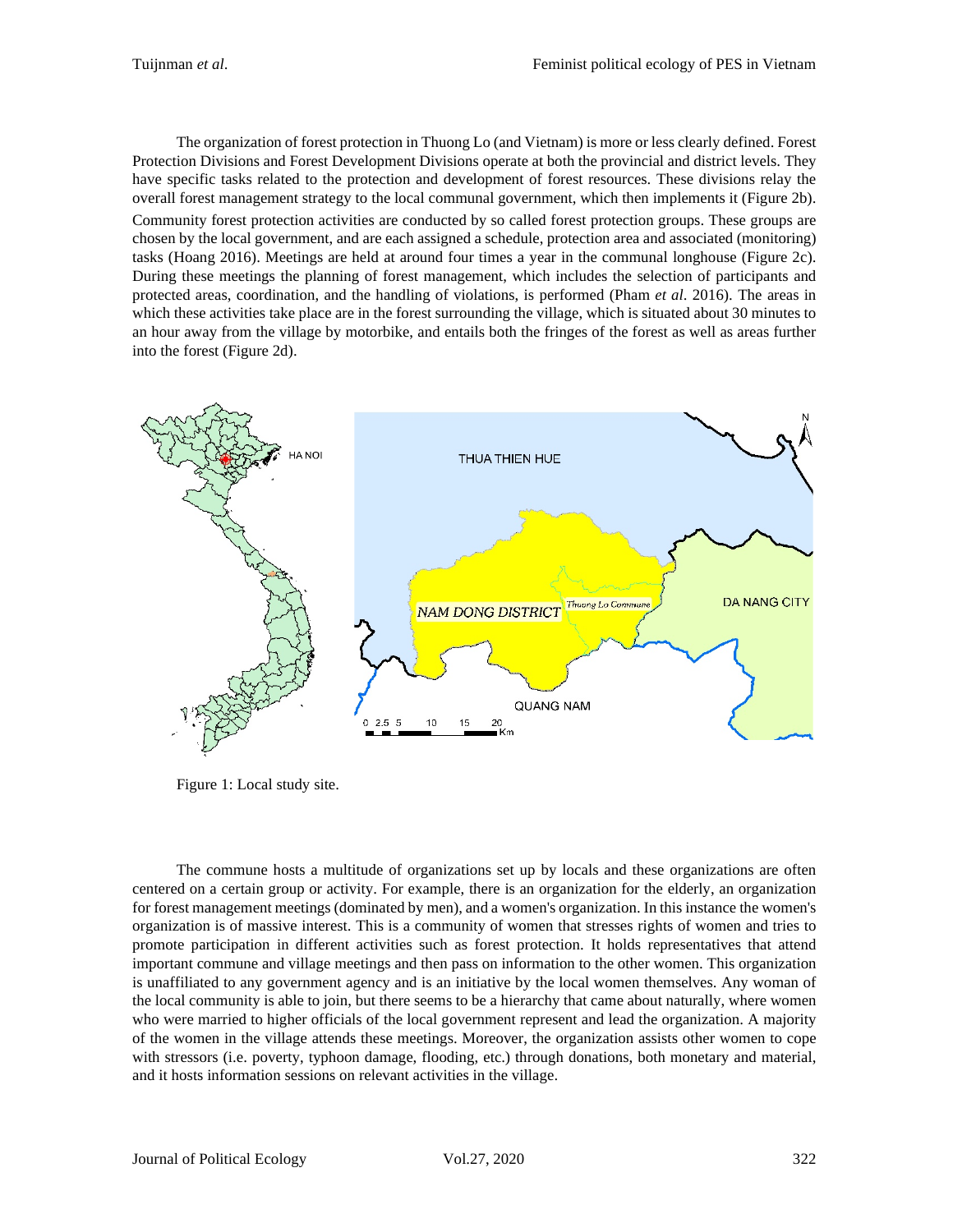

 $(c)$ 

 $(d)$ 

Figure 2: Agriculture in Cha Mang. (a); Forest conversation rules outlined by Bach Ma National Park (b); Communal longhouse of Cha Mang (c); and (d) Landscape of Cha Mang with in the background, natural forests.

#### *Methods*

This study adopted a qualitative approach, and the methods were as follows: observations, unstructured in-depth interviews, and focus group discussions. Moreover, local reports and data were gathered from the main commune (sub-district level unit) and village offices (Hoang 2016; Truong and Truong 2016) in order to triangulate our findings and to provide background information on the study site. We adopted a qualitative approach in order to understand the intricacies of women's livelihoods, their relationship with the environment, and their thoughts and perceptions on forest management and PES. However, we realize that as we did not adopt an ethnographic approach (due to time constraints) and also due to our own positionality, we do not claim to fully understand these complex issues. Hence, the goal of this study was to provide some important insights into gendered livelihoods and forest management in the context of PES in Vietnam.

The research was carried out in Thuong Lo commune, Nam Dong district, Central Vietnam. We have conducted research in the study area (or in close proximity to the study area) for almost a decade now (e.g. Phuc *et al.* 2011; Bayrak *et al.* 2013; Tinh and The 2013), and we were therefore able to embed the results of this study in the wider socio-economic, temporal and ecological context.

The period of research was about three months in 2018. The majority of interviewees are indigenous Co Tu people, as the Co Tu traditionally portray activities in forest management and protection (Bayrak *et al.* 2013). Both men and women were interviewed to be able to assess the differences between the groups. Purposive sampling along with snowball sampling was used to garner participants. Through a local guide, we adopted a purposive sampling approach. Snowball sampling was used during instances where interviewees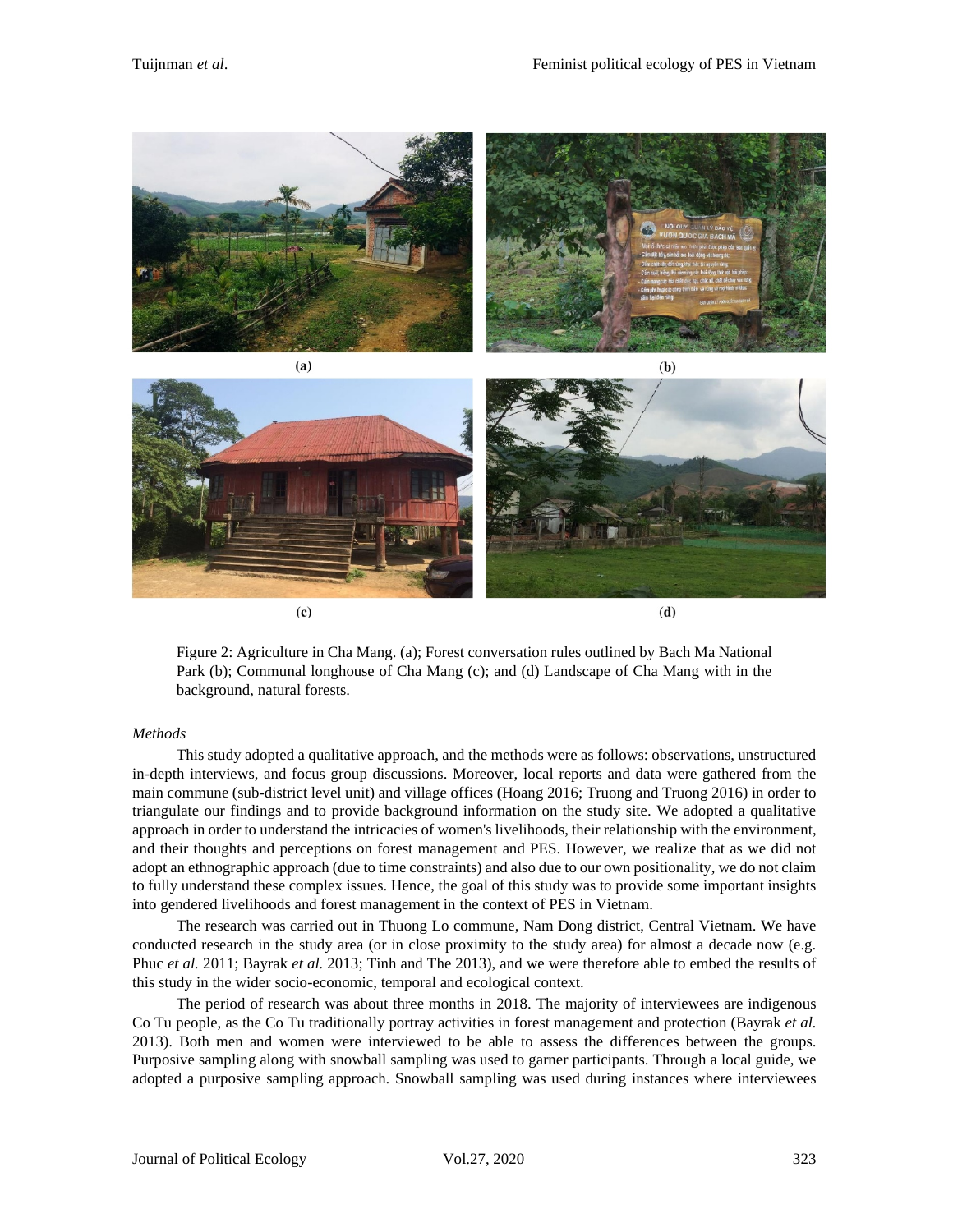would voluntarily assist in finding other relevant interviewees. The combination of these sampling techniques through both a local guide and the interviewees allowed us to interview people that would otherwise be potentially unreachable. Through specific purposive sampling a diverse sampling group in terms of age, gender, ethnicity, and social status was realized. Furthermore, this allowed us to specifically approach people who we knew were relevant for our research. This resulted in thirty extensive interviews, accompanied with two focus group discussions. The interviewees were seventeen women and thirteen men, of which 25 interviewees were Co Tu, while five were of Kinh ethnicity.

Several (practical) limitations were associated with our employed methods. Using an interpreter resulted in data loss through translation barriers. A local Co Tu language interpreter was also occasionally present since older Co Tu were sometimes unable to speak fluent Vietnamese. Certain people were unavailable during the timeslots in which we were able to do our interviews. We also faced the impossible task of completely understanding the intricacies of the local community, which could lead to researcher bias, especially in our observational results. Although some of these limitations were inevitable, the strengths of this research assured a valid gathering of data. A great diversity of people (gender, age, income, ethnicity, etc.) were interviewed. During the research we had full access to every household by having the local community leaders guide us through the village. Furthermore, the usage of both qualitative and participatory methods limited the weaknesses of each individual method.

# **4. Results**

#### *Gendered livelihoods and income management*

In this section we explore the differences found in livelihoods through a gendered lens. The livelihoods of women in Thuong Lo posed a major issue. They are (most often) unable to gain a significant income, as the income is attributed to the husband of the household. When mentioning income and monetary gains, women tend to speak about the household level, since the husband controls the income and money of the household. Thus, tangible and monetary livelihood gains have always coincided with the livelihood increase of the entire household. Women that contribute to forest protection do not gain an income directly, as the majority of this money is paid to the husband. Women's own valued ways of being and doing can be constrained due to not having enough monetary gains to achieve their own goals, depending on how the husband regulates the household finances.

It should not be any surprise then that women have adopted livelihood strategies that increase the portfolio on a household level as their involvement in the women's organization and other jobs are able to generate income. Occasionally, the women's organization would donate either monetary gifts (ranging around 300,000 VND or US\$12.63) or items (such as food) to women in struggling households in the community as a means for these households to cope with stressors such as storms and flooding. Thus, women tend to adopt livelihood strategies at an organizational and individual level, which affects both community and household livelihoods. Men, on the other hand, have the ability to diversify their livelihoods at both an individual and household level due to their access to resources, both monetary and social. They have developed different coping strategies towards natural hazards and events. Moreover, they more often express an interest in doing freelance work for others, to increase their income. They are also able to gain an income from forest protection including PES, although this monetary stream was regarded as relatively small by our interviewees.

#### *Resource use*

As discussed in our definition of gendered livelihoods, livelihoods also compromise the emotions and the human relationship towards the surrounding environment, the forest in this case. The dissonance between genders on this seems to influence resource usage and agricultural activities. In terms of forest agriculture, the differences are distinct. Women participants of the study were often found to be against the intensification of agriculture. Women in Cha Mang village display a preference towards the usage of different crops, such as banana, cassava, and jackfruit, whereas men generally portray a preference towards plantation trees such as acacia (A. mangium and A. auriculiformis) and rubber trees (Hevea brasiliensis). The latter's reason for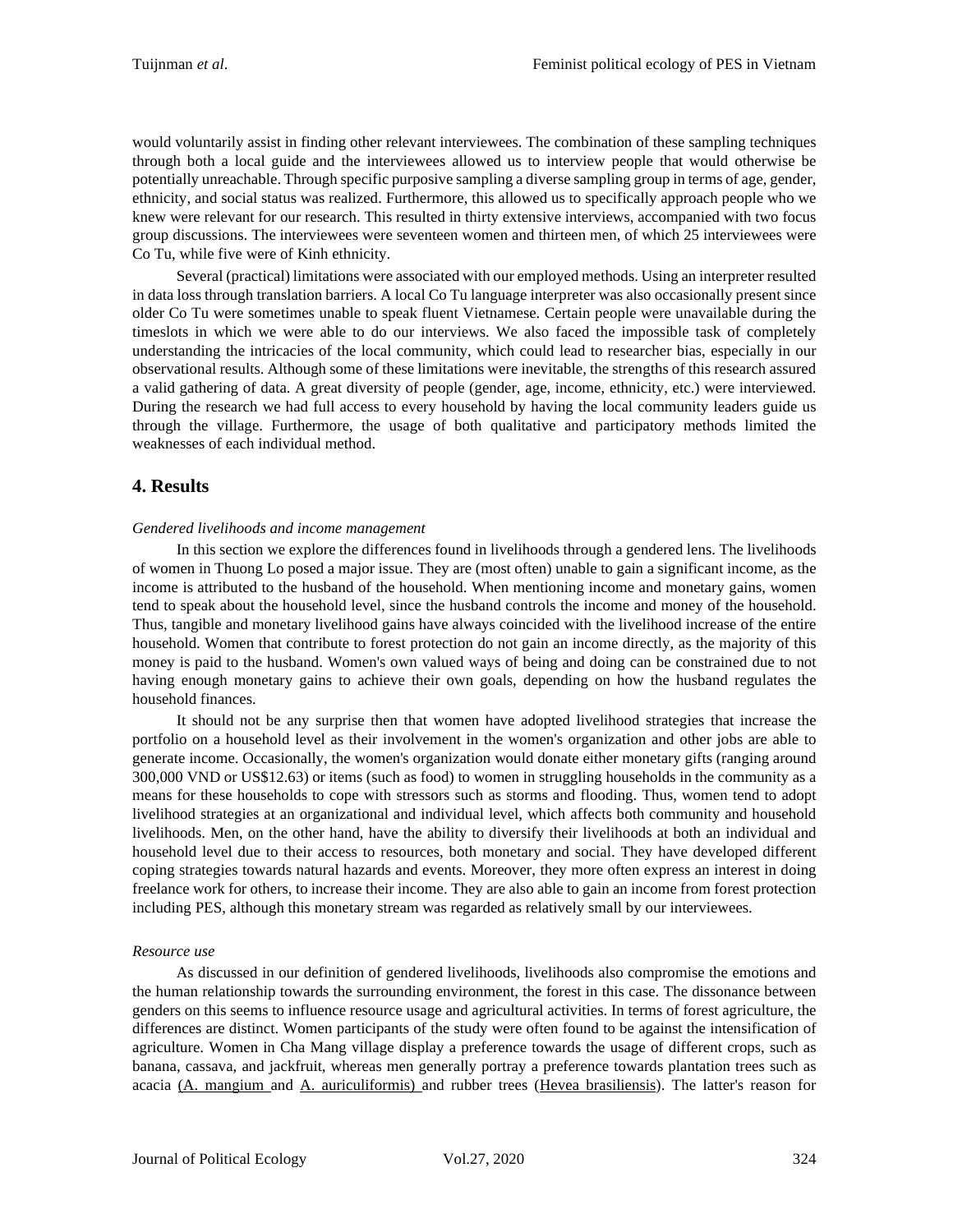preferring this strategy is that the monetary gains from these cash crops would mitigate or compensate for any livelihood loss made from monoculture agriculture. This has some link to environmental attitudes, as women often suggested that forests were of great importance to many fellow members of the community, and that these communal interests should be taken at heart. Men often disregarded this issue, and instead preferred current forest management rules that allowed for commercial forestry activities to occur.

# *Production and land rights*

It is nearly impossible for me to have any sort of say into usage of land for production and protection activities. The government allocates plots of land to households through Red Books [certificate of land ownership]. These are registered in my husband's name. Protected areas are also allocated and determined by a government committee dominated by men.

This quote from a local woman illustrates the issues concerning land exploitation and rights in the community. Land is distributed by the local government to the men, for both conservation and livelihoods. This allows the men to have the opportunity to, for example, determine what resources will be produced, and what areas need to be protected. Moreover, since the Red Book ensures that men have the legal status of ownership of their household land, any income from agricultural activities is under the man's name as well. There were a few cases where men who own the Red Book would share responsibility and gains from production and protection activities with their partners, but the fact remains that the men of the community have first say in all the relevant activities and gains from land exploitation and protection.

Due to a lack of land rights, the agricultural production and resource exploitation of women is often based on NTFPs or other forest products. However, forest areas, in which the collection of NTFPs is allowed, is allocated and regulated by the local government since they are responsible for forest protection. Consequently, women felt constrained in collecting NTFPs due to rules generated by committees mainly dominated by men. This leads to issues such as this quote by a local woman:

We have less land to use during our collection activities in the forest, the rules are restricting our activities and resources that we can gather, women are earning less money due to this, as the collection of forest products was one of our ways to gain direct income.

Overall, women lack the ability to gain any monetary income from their household's land, since this is registered in the man's name, while they are also constrained in their ability to collect or harvest their preferred products from the forest. This resulted in a (direct) loss of income for the women.

#### *Relationship with the environment*

Preferred activities that allow people to interact with the environment in their preferred manner allows them to achieve, as Sen calls it, valued ways of being and doing (Sen 2001). Activities in forest management is a salient issue for many of these local women. They often speak of the forest as: "their home" and realize the importance of the forest to fellow community members whose livelihoods are still forest-dependent. This dependence on the forest is often traditionally associated with the collection of NTFPs, such as firewood, herbs and other smaller plants. Women were often quoted as being the main collectors of these products. These local women have their own preferred forest products and areas that need to be protected, and were therefore very willing to be active in forest management. Moreover, this specialization of NTFP gathering has provided them with knowledge on certain forest products that the men of the community do not necessarily possess.

The following two quotes illustrate the differences between genders on their views on PES and forest protection accurately, with a woman illustrating the general view of women in the village: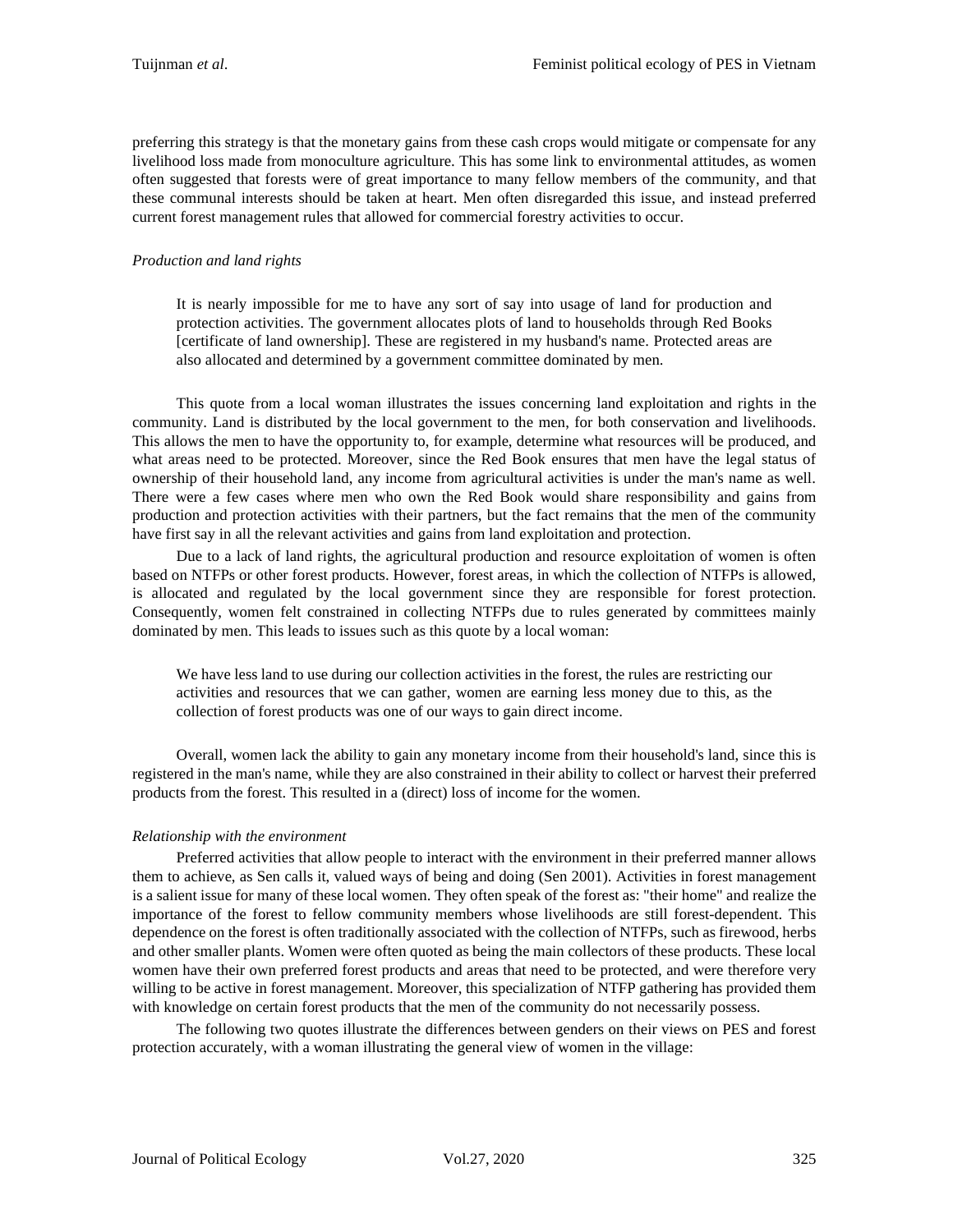The forest is the garden or crops of many inhabitants of the village. It is very important to care and tend for it, and it is important to keep criticizing and seeing new opportunities to make the management better. There is no reason to be satisfied with current rules.

While the view of men can often be illustrated with this quote (by a male interviewee):

I have no complaints on how forest management is done, it is not a job, but it is our responsibility to care for the forest. Therefore, we should follow the plan created by the community forest management board.

The responsibility for participation lies at the household level, which means that, through social standards, forest protection and management are almost completely performed by men. This is underlined by the following statement by Cha Mang's village headman:

Only one person per family is allowed to come [to village meetings on forest protection], that is why often the men of the household go and women do not attend. When the man of the household cannot come, another representative of the household will come, these are often sons or other delegates of the household, it is usually not a woman that comes, as forest protection is considered too dangerous to them.

Thus, actual responsibility to participate in forest management is given to men, as the acknowledgement of social norms by the village headman illustrates that the local government realizes that women would not be present. Therefore, the usage of the word household responsibility can be seen as an arbitrary term, as it is assumed that it is the man who participates. In general, even if they have a low responsibility for (formal) forest protection, women tend to show a desire to participate and change certain processes of forest protection, due to their relationship with their environment, and their opinions on how to preserve it. This is often substantially different from their male counterparts. Moreover, the differences in gendered livelihoods are apparent in other areas as well, such as control of income, land rights and production, and resource use.

# *Effects of PES on gendered livelihoods*

Having discussed the differences in livelihoods between the two groups, we now provide an assessment of how PES affects the livelihoods of women. Firstly, PES and forest regulation affect the gathering, production and usage and of certain forest products. Women often stated that, due to these forest protection regulations, they were unable to gather certain products, such as cassava, that they harvested in previous years. Therefore, women are forced to either switch to crops that are available to plant, such as the cash crops, or collect NTFPs and other forest products in different areas of the forest. This brings new difficulties, as these areas are often located further away from the village. This could seriously disrupt women's daily schedules, which could force them to neglect their other (livelihood) activities. In some instances, women asserted that they are unable to attend important meetings now, including their women's organization, which could be of benefit to their livelihood security.

Women's livelihoods, and in turn household livelihoods were, in some cases, affected by these restrictions on forest use in relation to income. As stated, there are still many households that are dependent on forest resources. Women lost income from the forest, and they were unable to raise cash through new means, when they lacked cash to diversify their livelihood strategies. In some cases, this led to violations of forest regulations, as women had to continue gathering in restricted areas. There were reported cases of women and their households being ostracized due to violating forest regulations. These women did this as they claimed to be dependent on forest products and could therefore not adhere to the formal rules. There were also instances where women feared for their husbands' safety, due to their work in forest protection. Their husbands were sometimes forced to conceal any incidents in the forest or otherwise face the risk of being ostracized or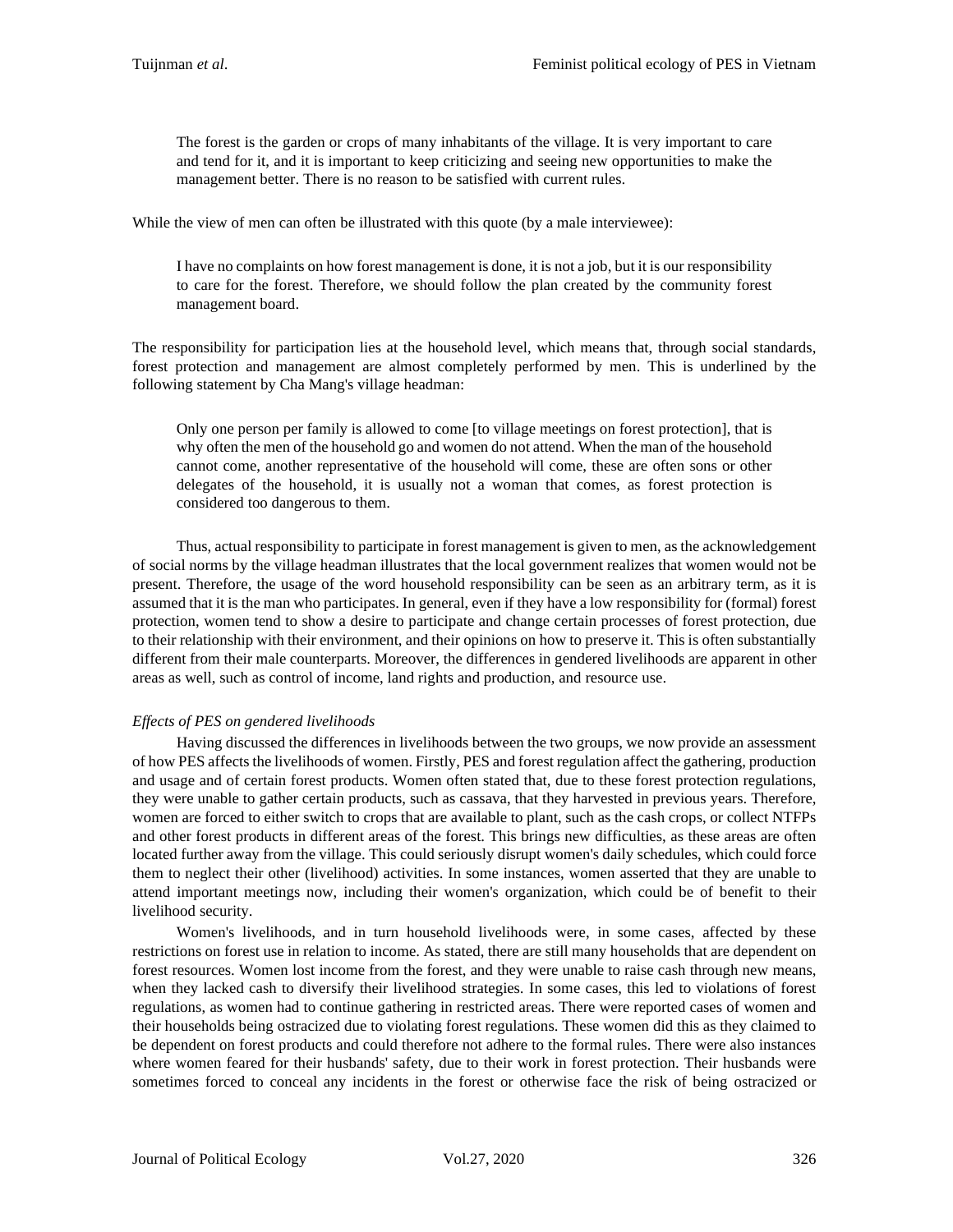punished by the violators. Both instances created stress for the women, but there were also households being cut off from others in the community and, consequently, losing their support network during times of crisis.

Therefore, PES affect livelihoods of women on both sides of the coin, forest dependent women, but also women who are part of households that are active in forest protection. However, these tangible effects of PES are not the only dimensions affecting women's livelihoods. Their everyday interactions and emotions concerning their surrounding environment are affected as well. Women were often quoted to have strong feelings of anger or disappointment when discussing their social exclusion from forest protection. In their eyes, the forest is as much their home, as it is the home of the men of the community. They felt that they are not being considered as relevant in formal forest protection, despite many of their activities being important to forest management (e.g. NTFPs collection, and policy discussions during meetings of the women's organization). Through the women's organization they were able to mitigate some of their disappointments. They could address local forest protection leaders through the women's organization, and also address (forestrelated) issues that they felt had to be tackled. Nevertheless, the women's organization leaders proclaimed that they did not have the ability to do this extensively, as they met with government officials just once or twice a year. They felt somewhat disconnected from the forest as they were often excluded from contemporary management issues, even though traditionally they were most active in this area.

PES influences women's livelihoods on many dimensions: from forgone income to their personal relationship with the forest. Perhaps greater inclusion of women in forest management and protection could mitigate these effects, or even enhance their livelihoods. To assess this, the next section deals with gendered forest management, and how these differences in turn could affect PES and the effects of PES on livelihoods.

#### *Gendered forest management and PES*

First of all, a common heard critique by women of the community was the effects that the new PES rules had on their ability to collect or harvest NTFPs, crops and other forest products. Interviewees stated that it affected their income and their ability to use these products for their own livelihoods. Moreover, it was often stated that some community members are still very dependent on the forest, and that they are unfairly affected and treated by these rules. An often-heard suggestion from women was to enact policies for people heavily affected by forest management rules. Some mentioned compensation, special treatment and even that the government should provide jobs or other forms of income for the forest-dependent inhabitants. A sharp contrast can be seen among men; they are often very content with current rules, and do not wish to or do not feel like criticizing the community forest management (CFM) and PES schemes implemented by the government.

Women rarely attend forest management meetings, as stated before, and only occasionally hear about the rules through their husbands or other participants in forest protection. This resultsin incomplete information sharing with the women. However, women have created other channels through which they receive information on the rules of CFM and/or PES. The women's organization sends delegates to CFM meetings; in turn, these delegates relay the information on CFM/PES to members of the women's organization during their periodic meetings. Most women were part of the CFM organization and therefore had access to the rules and enforcement processes set up by the forest management board. The extent to which this information is as complete as the information that men active in forest management receive is difficult to assess. Thus, the critique of rules and enforcement can both arise from a lack of information on the side of women, or due to the difference in definition of what PES is and should be. A well-negotiated set of rules, created by a discussion between both genders could potentially lead to greater compliance and effective management of the forest. Hence information asymmetries between the genders remain an important issue.

We found that women who solely received their information from their husband or male relatives, and not through the women's organization, displayed a lack of knowledge on details of the rules, income, actions and other processes in relation to PES. These women often yearned for more information on PES, for instance, through local organizations coming to the households themselves to explain it to the entire household, instead of only the husband. Their lack of knowledge on the details of PES was often illustrated when discussing issues such as income gained from forest protection, the precise areas under protection, and which forest species were subject to protection. Testing their knowledge, most interviewees gave a range of answers on these questions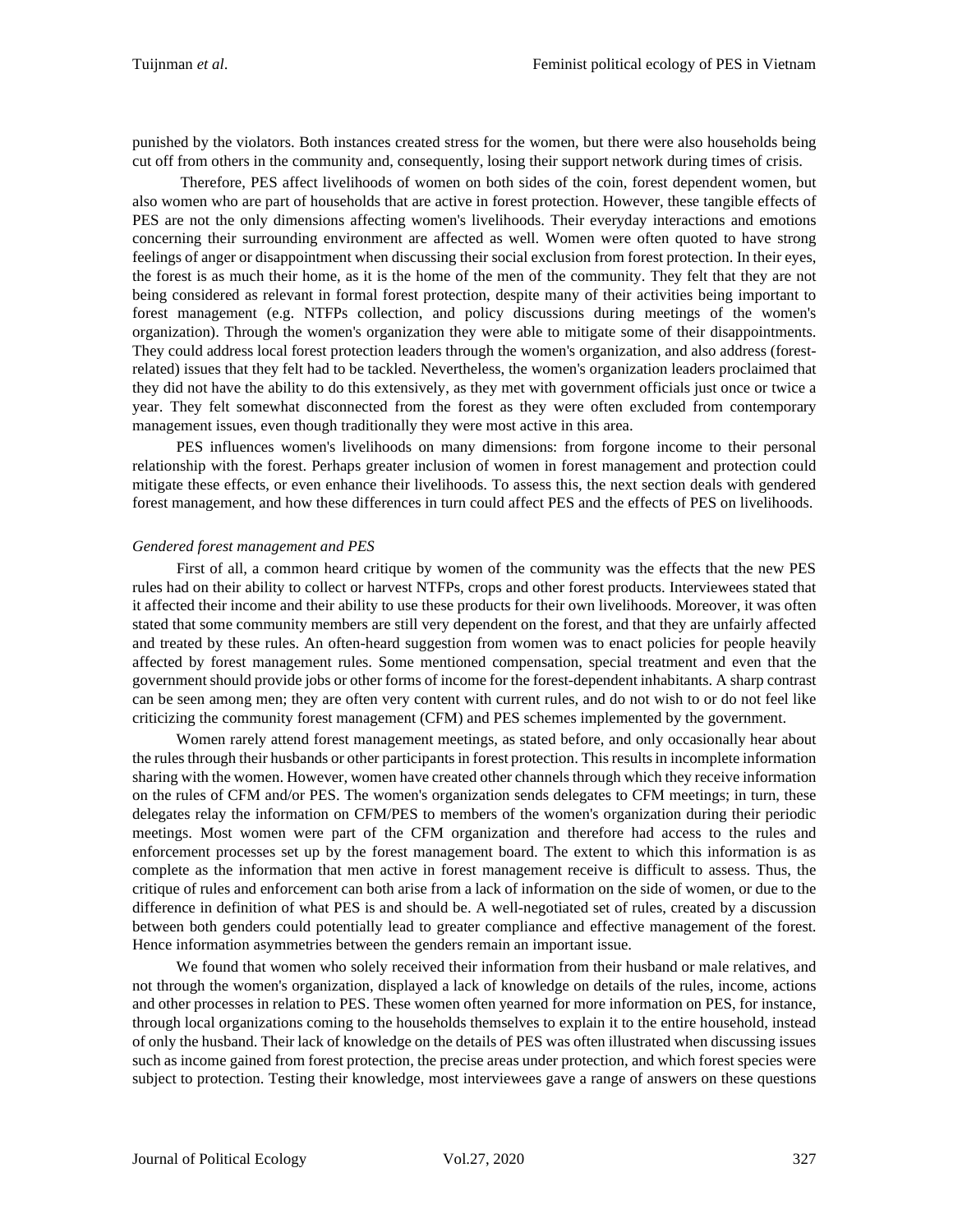of income, boundaries and protected species of plants, animals and herbs. In contrast, male interviewees, all participating in PES, provided us with similar answers throughout. Women that are part of the local women's organization, which attends every forest protection meeting through delegates, understood the official process on dealing with violators in the community forest area, what income people should legally receive, and often clarified what species of plants, trees and animals are protected and in which areas. This shows the value of participation in meetings and decision making for grasping the true nature of PES, and the process associated with it.

Inaccurate assessment of resources is an issue that arose while talking to women. Due to their different preferences for forest products, they feel that major forest areas are being neglected in protection duties. The preference for high-income products by men leads to a focus on the tree species of the forest, such as acacia, rubber and timber-providing trees. Men and women assessed the value of individual species differently, which could potentially result in inaccurate resource assessments. When excluding women, smaller NTFPs are often excluded from accurate assessment, while protection groups solely consisting of men protect high-income trees by preference. Differences in preferences do not only affect how protection activities are carried out, but also what equipment should be used, and how people are protected against violators or transgressors.

Most men interviewed in Thuong Lo held the view that women should not participate in forest protection as it is too dangerous. There are potential risks from unknown male perpetrators, while working in isolated places. However, this stereotypical view is without foundation. According to an interview with a local community leader, there have been almost no reported problems in the last couple of years. Men also acknowledge that there weren't violations or transgressors and they are generally content with their ability to apprehend aggressors when it is necessary. The variance of views that exists here is not based on material vulnerabilities, but with the assessment of them. Many women interviewees actually expressed their concerns for their husbands during their forest protection duties, as there have been unofficial (non-reported) cases of assault by people from outside communities. This was something not mentioned by men who we interviewed. Women also stressed that forest protectors have nothing to defend themselves with should such instances arise, while men would rarely comment on this. Male interviewees only stressed the dangers of forest protection work for women, thus cementing their position as guardians and the implementers of PES regulations.

#### *Importance of women's participation: participation and direct benefits*

During the small instances where women do forest protection work, the PES (and future REDD+) payments go through their husband. This payment often ranges around 100,000 VND (US\$4.21) for a day of forest monitoring. But because most of them can't work in formal forest protection, they do so on an informal or voluntary basis and these payments are rare. The question remains, however, whether any compensation received from forest protection is significantly contributing to poverty reduction in the village. The answer is negative according to all the respondents. The compensation is far too low according to many women. Men, on the other hand, do not necessarily stress the issue of insufficient compensation, but merely acknowledge that the money does not provide sufficient income for them and their families. Participation of women in PES is unlikely to change policies that affect women's livelihoods in relation to forest products and income. These policies are heavily dependent on the command-and-control structure implemented by the Vietnamese government. This way of conducting government affairs defines how payments and other livelihood benefits are distributed. Therefore, as long as this command and control structure is in place, women are highly unlikely to financially benefit from PES.

Thus, income from forest protection has no effect on reducing poverty in Cha Mang village, and the policies responsible for this are unlikely to change. However, there are other nonmaterial benefits that can arise from participation. This includes women's empowerment and overall well-being.

# *Participation and empowerment*

Everyone in the community perceives forest protection as a massively important duty. Enabling women to participate would allow them to gain recognition in terms of being able to do a job that is considered 'too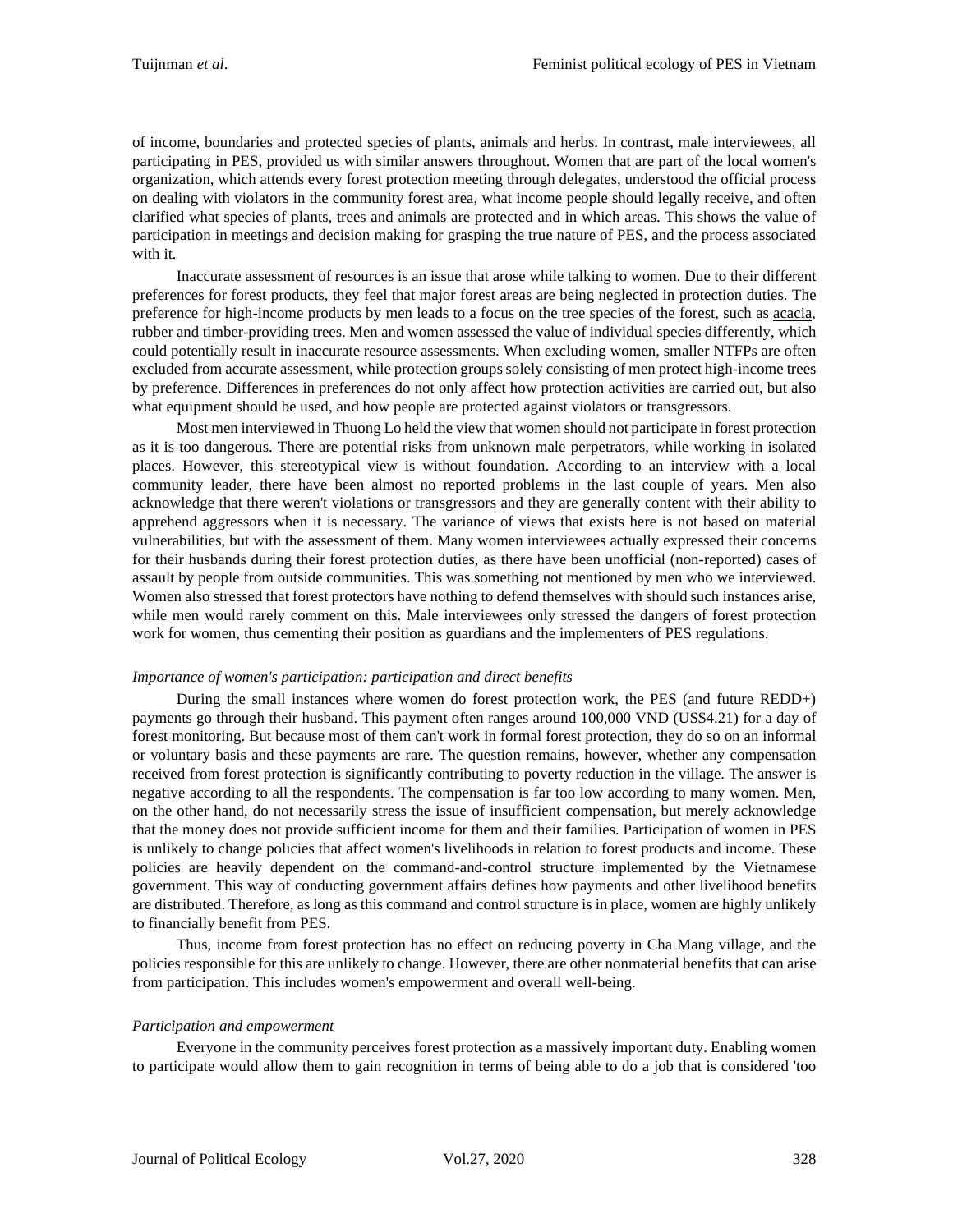dangerous' for them, as well as possessing an important responsibility for the community. The importance of this is illustrated by a local Co Tu woman:

The importance of protecting the forest is great, it provides us with food, building materials, protects us against environmental stressors and is most of all, the place we live, it is our home.

As we mentioned, a few women are occasionally invited to participate by other forest protectors, usually men, showing recognition that they are able to sufficiently perform this activity. Eventually, the extension of inclusiveness could tackle the existing social norms of local forest management and its patriarchal nature. Women seeking participation could, as they told us during our interviews, also increase their skills and capacities, learning more about forest-related issues and different ways of forest management.

In addition, more participation has the ability to influence the agency of women and social norms. Those few already at work in forest protection have already changed social norms to a slight extent, by making a good impression with men. Further change will occur if more and more women are able to participate in PES and forest protection activities. But social norms on income distribution also need to become more gender sensitive, and only this will result in personal resource empowerment.

# *Participation and well-being*

Gender inclusion in forest protection emerged as an attribute of well-being, improving social status and social standing in the community in a situation where wealth and power is constrained by social norms. Inclusion in PES, has the potential, albeit low, to alter wealth through a multitude of factors that need to be changed, both at the local and national level, as explained above. The agency of women could also increase due to the recognition of the potential of women in forest management and PES. Furthermore, inclusion of women allows for a creation of a bigger network and a strengthening of already existing social ties. Thus, participating in forest management and PES could create new (types of) relationships with government actors and other stakeholders. To illustrate this, one of our interviewees, the wife of one of the local officials on forest protection, stated that:

I am personally a part of a small group of women participating in forest management, as a group we are now able to exert pressure towards forest management officials through our husbands, and we are able to voice our concerns over general issues in the community as well.

This new but growing group of women was able to use their individual ties to exert pressure on local government officials by acting as representatives of the local women in the community. During meetings, they put issues related to forest management and other general concerns on the agenda, which the women deemed as important. Agency, an important aspect of well-being, was thus increased through different types of ties that were gained through inclusion in forest management and PES. Therefore, PES inclusion is investment in social capital in and of itself, through creation of new networks and ties, and the strengthening of such ties.

# **5. Discussion and conclusion**

Scholarship on PES and gender inclusion is far from established. Studies that do combine the two aspects together often focus on the negative outcomes of PES (or REDD+) projects for women, and not necessarily the potential that women have when participating in such projects(Brown 2011; Larson *et al*. 2015). Understanding the relation between PES and gender requires a full understanding of gender empowerment, livelihoods and forest management. This article strengthens the evidence, as illustrated by Muradian *et al.*  (2010), that PES frameworks should embrace the socio-cultural and behavioral implications of the commodification of nature in greater depth (Bowles 2008; and see also Escobar 1996). Social conditions, and gender equality, enable or hinder PES effectiveness (Muradian *et al*. 2010). This in turn illustrates the importance of using a feminist political ecology approach, to elucidate how women are affected differently by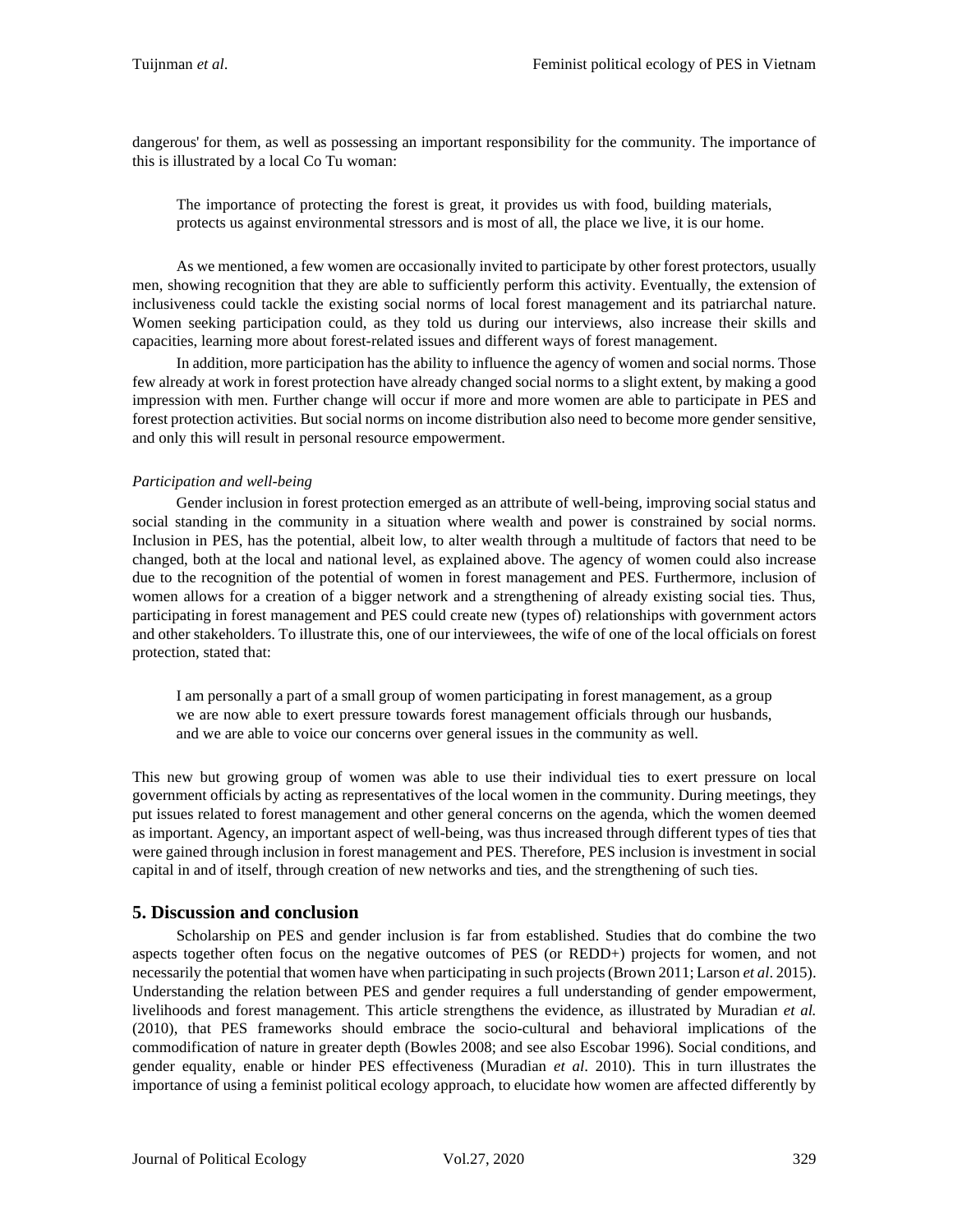PES due to prevailing social-cultural conditions and power relations. Women also have the ability to influence PES positively through their own preferences and knowledge, assisting forest management as well as addressing gendered livelihood requirements. A feminist political ecology of PES explores the underlying conditions and driving factors behind PES performance as well as the socio-cultural implications of such (neoliberal) projects.

In Vietnam, sedentarization policies, mass migration of Kinh farmers to the highlands, the transition to a 'socialist' economy, forestland allocation<sup>[2](#page-13-0)</sup> as a means to restructure (indigenous) space, and now formal forest protection through CFM and PES, are all important historical examples of macro-level policies. Gradually, local and indigenous communities have been integrated into the market economy through the commodification of nature and the introduction of commercial forestry and agriculture (Bayrak *et al.* 2013; Bayrak 2019; McElwee 2016). It is important to investigate how gendered livelihoods and forest management practices looked like prior to the implementation of macro-level government policies and governmental influence. In the case of the Co Tu people, an ethnographic study by Arhem (2010) shows how women were expert hunters, fisherwomen, and farmers, and it extensively describes the rituals both men and women had to perform prior to hunting, collecting forest products, and farming. These past experiences are important to understand the knowledge women and men have and their current gendered preferences towards and perceptions of PES, and forest management more generally. The effects of PES on gendered livelihoods and forest management have not been equal as we have shown, but more studies are needed to investigate how these macro-level policies interact and restructure gender roles in local and indigenous communities in Vietnam, and beyond (Haas *et al.* 2019).

In this article, we argue that more research should focus on exploring the complex relationships between gender and PES, as well as other neoliberal or payment-based forest protection programs. But "the ecosystem services approach is often blind to the wider institutional context in which services are situated" (Menon and Rai 2019: 655). Moreover, this study illustrates the constraints that macro-level factors or policies have on the potential for women's participation in forest management and PES. Gender inclusion shows potential in effective forest management, and the further empowerment of women in Thuong Lo. The *effects* of PES on the livelihoods of women were found to be more ambiguous. In terms of non-monetary benefits, a relationship between gender inclusion and women's empowerment was perceived, both in terms of social resources, human agency and achievements. However, its lack of effect on material, or monetary, resources was unexpected, as the previous literature would suggest such a relationship (Agarwal 1992). The constraints that were illustrated in our literature review, arising from the command and control structure of Vietnamese implementation of PES, proved to be altering the potential of women's participation. This has resulted in a lack of participation of women till this day, and in turn results in a less conclusive illustration of the potential of gender inclusion. On a more positive note, local social norms have been shown to shift ever so slightly, allowing for more participation of women to occur in forest management, CFM and PES.

The findings provide some important policy recommendations. PES policies in Vietnam should recognize the gender potential portrayed by the local women in the community as well as the potential of local women's organizations. However, policymakers should also recognize that macro-level policies (e.g. the command and control structure) in Vietnam constrain or bind the potential of women in PES and forest management. It is furthermore recommended that gender empowerment and inclusion, where necessary, should be a major aspect of PES policy creation. To tap into the full potential of women's participation, local social norms would have to change further, while the Vietnamese government should specifically address genderrelated issues and potential in their policies concerning forest management and PES.

The Co Tu men in our study perceive forest protection to be their responsibility. But the whole community sees the forest as their home, and it means much more to them than one could imagine, as Arnhem describes it: "The Katu [Co Tu] know every stream, hill and trail of their land. What might seem to an outsider as "just a forest" is something infinitely more to the Katu; every place has a story to tell, known to each and

<span id="page-13-0"></span><sup>2</sup> The Forest Land Allocation program (FLA) in Vietnam was introduced in 1991. The official logic was that "allocating forest land to individual households, household groups, or communities for fifty years would be beneficial for forest preservation and restoring forest cover and increasing biodiversity" (Bayrak, Tran and Burgers 2013: 37).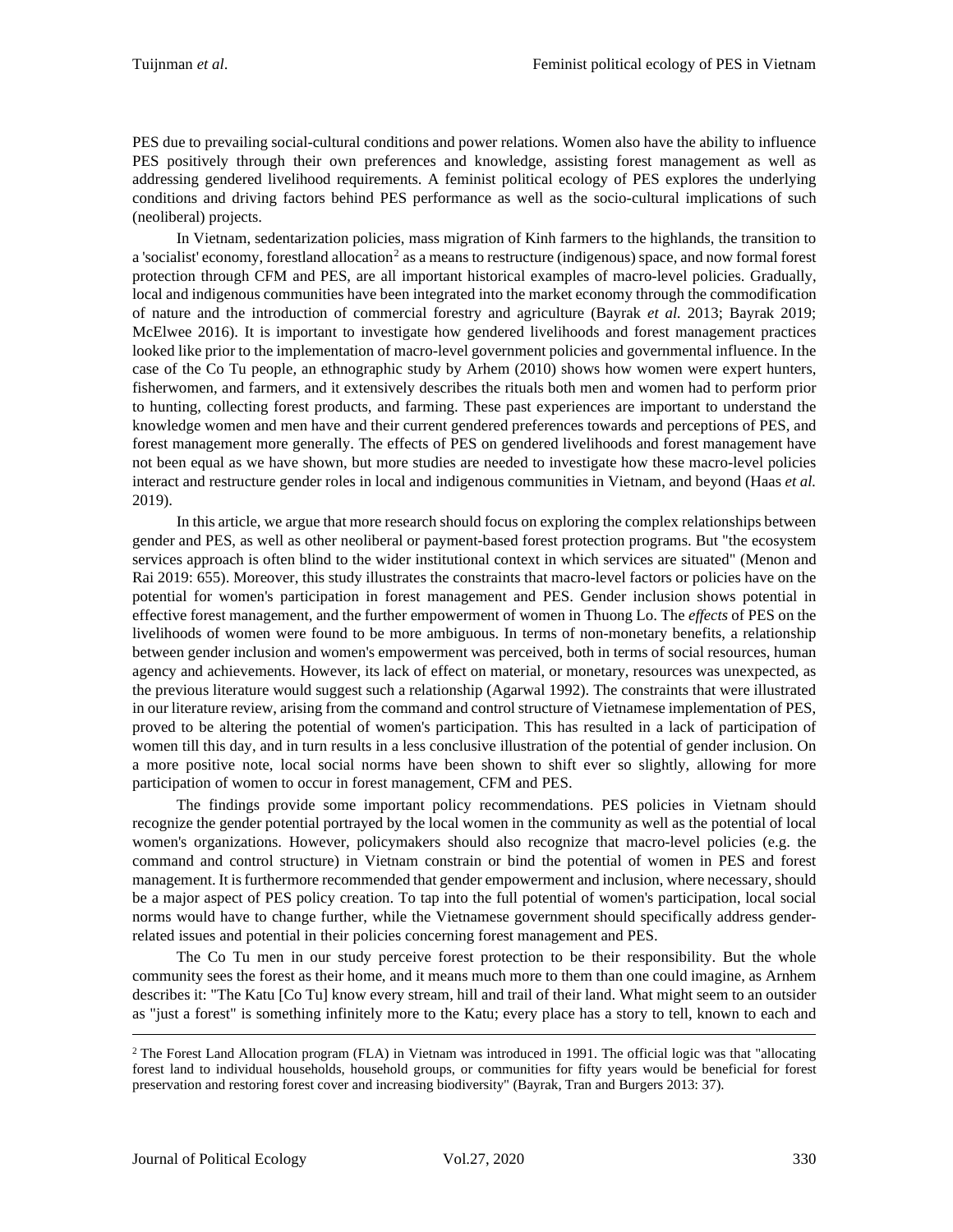every villager" (Arhem 2010: 189). It is thus of major importance for the Co Tu people to protect their forest as effectively as they can. We argue that this can only be achieved by allowing women to participate fully in this process. Recently, a rise in participation has occurred but much more is needed to allow women to protect what they consider their home. PES policymakers need to understand the untapped potential that gender inclusion represents in not only aiming for effective forest protection, but also for gendered empowerment. New PES schemes should be created in cooperation with all members of the community (not only women but also other minorities, such as sexual minorities, the elderly, other ethnic and local groups, people with disabilities, etc.), and gender empowerment should be taken as one of its main starting points. We believe that this could assist the indigenous Co Tu (and other local and indigenous communities) to truly protect their home: the forest.

# **References**

Agarwal, B. 1992. The gender and environment debate: lessons from India. *Feminist Studies* 18(1): 119–158.

- Agarwal, B. 1997. Bargaining and gender relations: within and beyond the household. *Feminist Economics*  $3(1): 1-51.$
- Agarwal, B. 2000. Conceptualising environmental collective action: why gender matters. *Cambridge Journal of Economics* 24(3): 283–310.
- Agarwal, B. 2001. Participatory exclusions, community forestry, and gender: an analysis for South Asia and a conceptual framework. *World Development* 29(10): 1623–1648.
- Agarwal, B. 2009. Gender and forest conservation: the impact of women's participation in community forest governance. *Ecological Economics* 68(11): 2785–2799.
- Arhem, N. 2010. *In the sacred forest: landscape, livelihood and spirit beliefs among the Katu of Vietnam*. Göteborg: Göteborg University.
- Ban, N.C., M. Mills, J. Tam, C.C. Hicks, S. Klain, N. Stoeckl, M.C. Bottrill, J. Levine, R.L. Pressey, T. Satterfield and K.M. Chan. 2013. A social–ecological approach to conservation planning: embedding social considerations. *Frontiers in Ecology and the Environment* 11(4): 194–202.
- Bayon, R. 2004. *Making environmental markets work: lessons from early experience with sulfur, carbon, wetlands, and other related markets.* Washington D.C.: Forest Trends. Available online: <https://vtechworks.lib.vt.edu/handle/10919/66848>
- Bayrak, M.M. 2019. State of forest governance in Vietnam: where are the local communities? In H. James (ed.). *Population, development and the environment - challenges to achieving the Sustainable Development Goals in Asia Pacific*. Basingstoke: Palgrave Macmillan. Pp 273-295.
- Bayrak, M.M., T.N. Tran and P. Burgers. 2013. [Restructuring space in the name of development: the socio](https://doi.org/10.2458/v20i1.21745)[cultural impact of the Forest Land Allocation Program on the indigenous Co Tu people in Central](https://doi.org/10.2458/v20i1.21745)  [Vietnam.](https://doi.org/10.2458/v20i1.21745) *Journal of Political Ecology* 20: 37-52.
- Bebbington, A. 2000. Reencountering development: livelihood transitions and place transformations in the Andes. *Annals of the Association of American Geographers* 90(3): 495–520.
- Bob, U. 2000. [Gender, the role of the chieftaincy and rural women's access to land under the land reform](https://journals.co.za/content/alt/7/2/AJA10231757_222)  [programme in KwaZulu-Natal.](https://journals.co.za/content/alt/7/2/AJA10231757_222) *Alternation* 7(2): 48–66.
- Bowles, S. 2008. Policies designed for self-interested citizens may undermine 'the moral sentiments': Evidence from economic experiments. *Science* 320: 1605–1609.
- Brown, H.C.P. 2011. Gender, climate change and REDD+ in the Congo Basin forests of Central Africa. *International Forestry Review* 13(2): 163-176. Available online:<https://www.cifor.org/library/3534/>
- Burling, R. 1963. *Rengsanggri: family and kinship in a Garo village.* Philadelphia: University of Pennsylvania Press.
- Butler, J. 1990. *Gender trouble: Feminism and the subversion of identity*. New York: Routledge.
- Chan, K.M.A, A.D. Guerry, P. Balvanera, S. Klain, T. Satterfield, X. Basurto, A. Bostrom, R. Chuenpagdee, R. Gould, B.S. Halpern, N. Hannahs, J Levine, B. Norton, M. Ruckelshaus, R. Russell, J. Tam and U.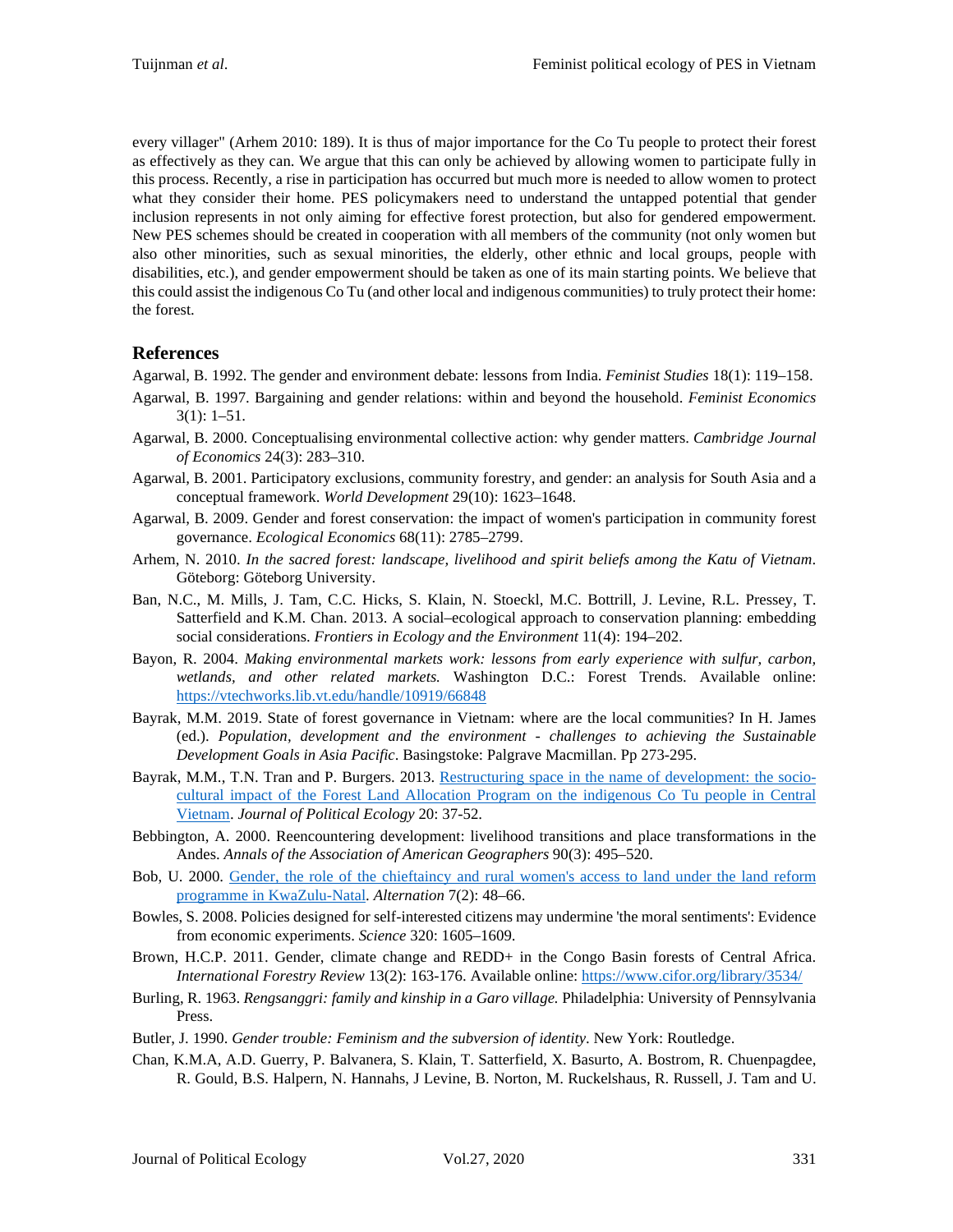Woodside. 2012. [Where are cultural and social in ecosystem services? A framework for constructive](https://doi.org/10.1525/bio.2012.62.8.7)  [engagement.](https://doi.org/10.1525/bio.2012.62.8.7) *BioScience* 62(8): 744–756.

- Chaudhuri. T. 2013. [From policing to 'social fencing': shifting moral economies of biodiversity conservation](https://doi.org/10.2458/v20i1.21752)  [in a South Indian Tiger Reserve](https://doi.org/10.2458/v20i1.21752) . *Journal of Political Ecology* 20: 376-394.
- Coleman, E.A. and E. Mwangi. 2013. Women's participation in forest management: a cross-country analysis. *Global Environmental Change* 23(1): 193-205.
- Di Chiro, G. 2008. Living environmentalisms: coalition politics, social reproduction, and environmental justice. *Environmental Politics* 17(2): 276–298.
- Escobar, A. 1996. Construction nature: elements for a post-structuralist political ecology. *Futures* 28(4): 325- 343.
- Escobar, A. 1998. [Whose knowledge, whose nature? Biodiversity, conservation, and the political ecology of](https://doi.org/10.2458/v5i1.21397)  [social movements.](https://doi.org/10.2458/v5i1.21397) *Journal of Political Ecology* 5: 53-82.
- Francis, E. 2000. *Making a living: changing livelihoods in Rural Africa.* London: Routledge.
- Gómez-Baggethun, E., R. De Groot, P.L. Lomas and C. Montes. 2010. The history of ecosystem services in economic theory and practice: from early notions to markets and payment schemes. *Ecological Economics* 69(6): 1209-1218.
- Haas, J.H., L. Loft and T.T. Pham. 2019. How fair can incentive-based conservation get? The interdependence of distributional and contextual equity in Vietnam's payments for Forest Environmental Services program. *Ecological Economics* 160: 205-214.
- Harcourt, W. 2017. Gender and sustainable livelihoods: linking gendered experiences of environment, community and self. *Agriculture and Human Values* 34: 1007-1019.
- Harcourt, W. and I.L. Nelson (eds.). 2015. *Practicing feminist political ecologies: moving beyond the "green economy."* London: Zed.
- Harris, L.M. 2015. Hegemonic water and rethinking natures otherwise. In W. Harcourt and I.L. Nelson (eds.). *Practicing feminist political ecologies: moving beyond the "green economy."* London: Zed. Pp. 157- 181.
- Hoang, V.C. 2016. Danh sách cán bộ tham gia kiểm tra lần chiếm, do dạc lập bản tại hiện trường [List of participants for forest protection] Unpublished report. Thuong Lo: Thuong Lo Commune Government Vietnam.
- Hovorka, A.J. 2006. The No. 1 ladies' poultry farm: a feminist political ecology of urban agriculture in Botswana. *Gender, Place and Culture* 13(3): 207–225.
- Howard, P. 2003. The major importance of 'minor' [resources: women and plant biodiversity](https://pubs.iied.org/pdfs/9282IIED.pdf)*. Gatekeeper* 112. London: International Institute for Environment and Development.
- Jewitt, S. 2019. *Environment, knowledge and gender: local development in India's Jharkhand*. London: Routledge.
- Kariuki, J. and R. Birner, 2016. Are market-based conservation schemes gender-blind? a qualitative study of three cases from Kenya. *Society and Natural Resources* 29(4): 432-447.
- King, B.H. 2007. Developing KaNgwane: geographies of segregation and integration in the New South Africa. *The Geographical Journal* 173(1): 13–25.
- King, B.H. 2011. Spatialising livelihoods: resource access and livelihood spaces in South Africa. *Transactions of the Institute of British Geographers* 36(2): 297–313.
- Kinzig, A.P., P.R. Ehrlich, L.J. Alston, K. Arrow, S. Barrett, T.G. Buchman, G.C. Daily, B. Levin, S. Levin, M. Oppenheimer, E. Ostrom and D. Saari. 2013. [Social norms and global environmental challenges:](https://academic.oup.com/bioscience/article/63/3/164/228159)  [The complex interaction of behaviors, values, and policy.](https://academic.oup.com/bioscience/article/63/3/164/228159) *BioScience* 63(3): 164–175.
- Kumar, P. (ed.). 2010. *The economics of ecosystems and biodiversity: ecological and economic foundations.*  London: Earthscan.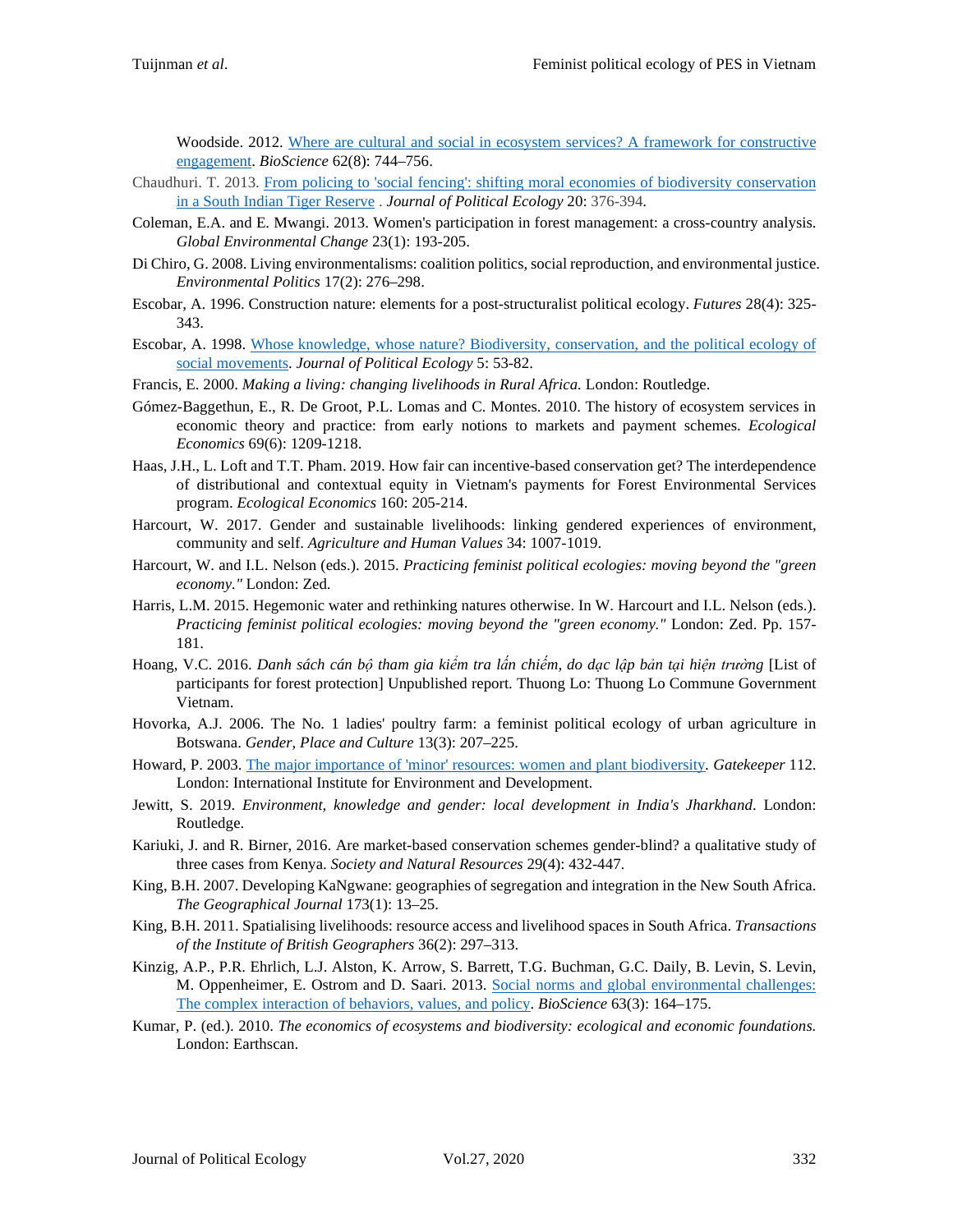- Larson, A.M., T. Dokken, A.E. Duchelle, S. Atmadja, I.A.P. Resosudarmo, P. Cronkleton, M. Cromberg, W. Sunderlin, A. Awono and G. Selaya. 2015[. The role of women in early REDD+ implementation: lessons](https://www.cifor.org/library/5495/)  [for future engagement.](https://www.cifor.org/library/5495/) *International Forestry Review* 17(1): 43-65.
- Lipton, M. (ed.). 1996. *Land, labour and livelihoods in rural South Africa (Vol 1).* Durban: University of Natal, Indicator Press.
- McCusker, B. and A.M. Oberhauser. 2006. An assessment of women's access to natural resources through communal projects in South Africa. *GeoJournal* 66: 325–339.
- McElwee, P.D. 2016. *Forests are gold: trees, people and environmental rule in Vietnam.* Seattle: University of Washington Press.
- Menon, A. and N. Rai. 2019. The [mismeasure](https://doi.org/10.2458/v26i1.23194) of nature: the political ecology of economic valuation of Tiger [Reserves](https://doi.org/10.2458/v26i1.23194) in India. *Journal of Political Ecology* 26: 652-665.
- Muradian, R., E. Corbera, U. Pascual, N. Kosoy and P.H. May. 2010. Reconciling theory and practice: An alternative conceptual framework for understanding payments for environmental services. *Ecological Economics* 69(6): 1202-1208.
- Mwangi, E., R. Meinzen-Dick and Y. Sun. 2011. [Gender and sustainable forest management in East Africa](https://www.ecologyandsociety.org/vol16/iss1/art17/)  [and Latin America.](https://www.ecologyandsociety.org/vol16/iss1/art17/) *Ecology and Society*: 16(1): 17.
- Nightingale, A. 2002. Participating or just sitting in? The dynamics of gender and caste in community forestry. *Journal of Forest and Livelihood* 2(1): 17-24.
- Oberhauser, A.M. 2016. (Re)constructing rural–urban spaces: gendered livelihoods, migration, and natural resources in South Africa. *GeoJournal* 81(3): 489–502.
- Pham, T.T., K. Bennett, T.P. Vu, J. Brunner, N.D. Le and D.T. Nguyen. 2013. *Payments for forest environmental services in Vietnam: from policy to practice*. Bogor: Center for International Forestry Research (CIFOR). Available online:<https://www.cifor.org/library/4247/>
- Pham, T.T., G.Y. Wong, N.D. Le and M. Brockhaus. 2016. The distribution of payment for forest environmental services (PFES) in Vietnam: research evidence to inform payment guidelines*.* CIFOR *Occasional Paper* 163. Bogor: Center for International Forestry Research (CIFOR). Available online: <https://www.cifor.org/library/6297/>
- Phuc, N.Q., T.V. Hoa, P.X. Hung and P.T.T. Tam. 2011. Competitive ability of agricultural products in Central Vietnam: a case study of rubber products in Thua Thien Hue Province. *Hue University Journal of Science* 68(5): 99-108.
- Phuc, X.T., W.H. Dressler, S. Mahanty, T.T. Pham and C. Zingerli. 2012. The prospects for payment for ecosystem services (PES) in Vietnam: A look at three payment schemes. *Human Ecology* 40(2): 237- 249.
- Radel, C. 2012. Gendered livelihoods and the politics of socio-environmental identity: women's participation in conservation projects in Calakmul, Mexico. *Gender, Place and Culture* 19(1): 61–82.
- Redpath, S.M., J. Young, A. Evely, W.M Adams, W.J. Sutherland, A. Whitehouse, A. Amar, R.A. Lambert, J.D. Linnell, A. Watt and R.J. Gutierrez. 2013. Understanding and managing conservation conflicts. *Trends in Ecology and Evolution* 28(2): 100–109.
- Resureccion, B.P. and R. Elmhirst (eds.). 2012. *Gender and natural resource management: livelihoods, mobility and interventions*. London: Earthscan.
- Rocheleau, D. and P. Nirmal. 2015. Feminist political ecologies: grounded, networked and rooted on Earth. In R. Baksh and W. Harcourt (eds.). *The Oxford handbook of transnational feminist movements.* Oxford: Oxford University Press. Pp. 793-814.
- Rocheleau, D., B. Thomas-Slayter and E. Wangari (eds.). 1996. *Feminist political ecology: global issues and local experiences.* London: Routledge.
- Roy, S.B., R. Mukherjee, D.S Roy, P. Bhattacharya and R.K Bhadra. 1993. Profile of forest protection committees of Sarugarh Range, North Bengal. IBRAD *Working Paper* No 16. Calcutta: Indian Institute of Bio-Social Research and Development.